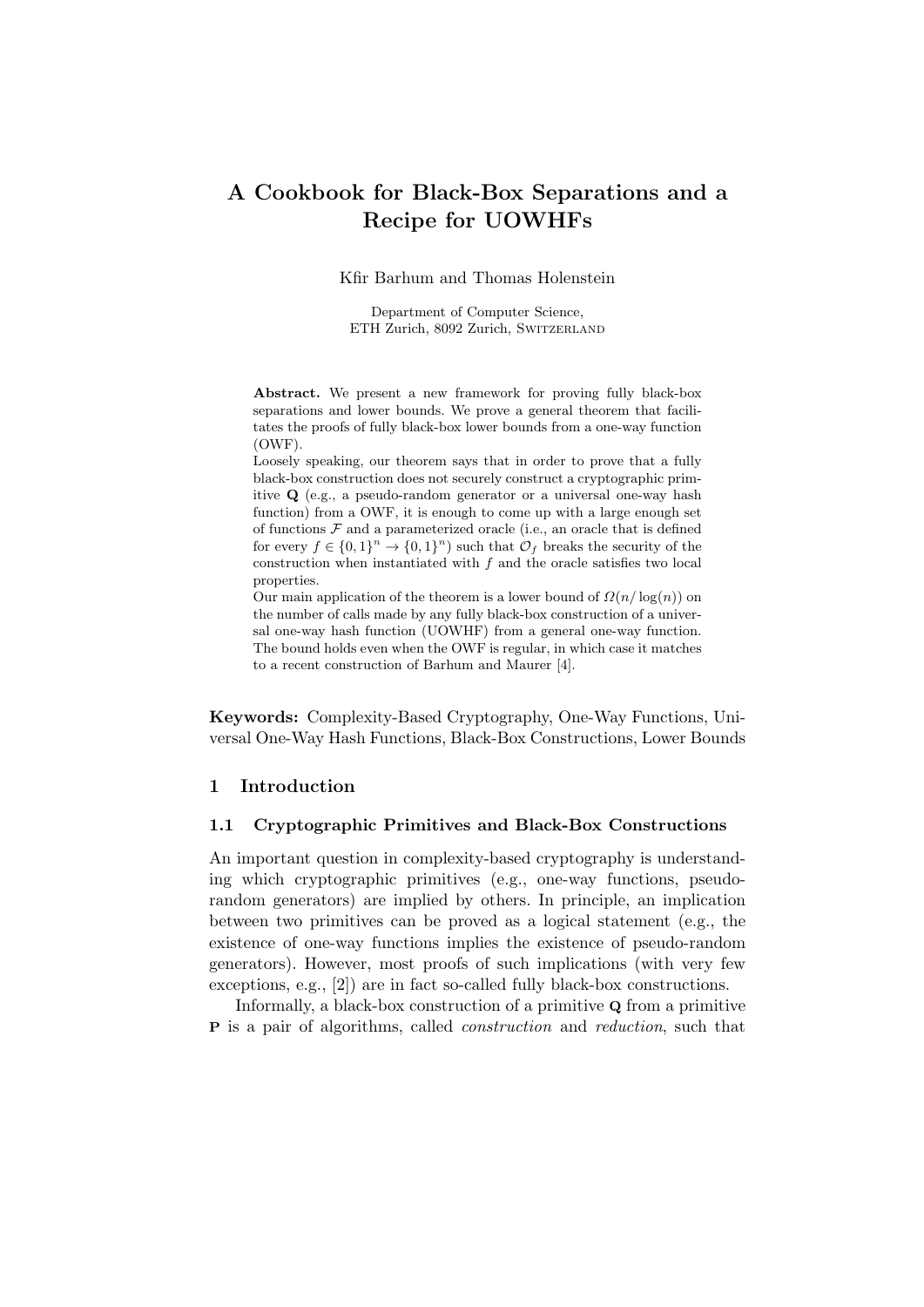the construction, using only the functionality of P, implements Q and the reduction, using only the functionality of P and the one of a potential breaker algorithm, breaks P whenever the breaker algorithm breaks Q. As a corollary, such a black-box construction establishes that the existence of P implies the existence of Q. One of many such examples is the construction of a one-way function from a weak one-way function [18].

After futile attempts to prove that the existence of one-way functions implies that of key agreement, Impagliazzo and Rudich [10] proved the first black-box separation result: They showed that there is no fully blackbox construction of key agreement from one-way functions. Their seminal work inspired a plethora of similar results and nowadays one identifies two main types of black-box separation results: black-box separations of a primitive Q from a primitive P and lower bounds on some complexity parameter (e.g., seed length, number of calls to the underlying primitive, etc.) in the construction of Q from P. Besides [10], the work of Simon [17], where he shows that there is no fully black-box construction of a collisionresistant hash function from a one-way function, is an example of the former. As an example of the latter, Kim et. al. [11] established a lower bound of  $\Omega(\sqrt{k/\log(n)})$  on the number of queries of any construction of a universal one-way hash function that compresses  $k$  bits from a one-way permutation on *n* bits. This was later improved by Gennaro *et. al.* [5] to  $\Omega(k/\log(n)).$ 

Reingold et. al. [13] were the first to formalize a model for and study the relations between different notions of "black-boxness" of cryptographic constructions.

A key property of a fully black-box construction of Q from P is the requirement that it constructs Q efficiently even when given black-box access to a non-efficient implementation of P. A proof technique utilizing this property, which is implicit in many black-box separations, involves an (inefficient) oracle instantiation of the primitive P and an appropriate (inefficient) breaker oracle  $B$ . The separation is usually proved by showing that  $B$  breaks the security of the candidate construction for  $Q$ , but at the same time no efficient oracle algorithm that has black-box oracle access to both the breaker and the primitive (in particular, the potential reduction) breaks the security property of the underlying instantiation of P.

#### 1.2 Our Contribution

In constructions based on one-way functions (or permutations), i.e., when  $P =$  OWF, the oracle that implements OWF is usually set to be a random permutation, which is one-way with very high probability even in the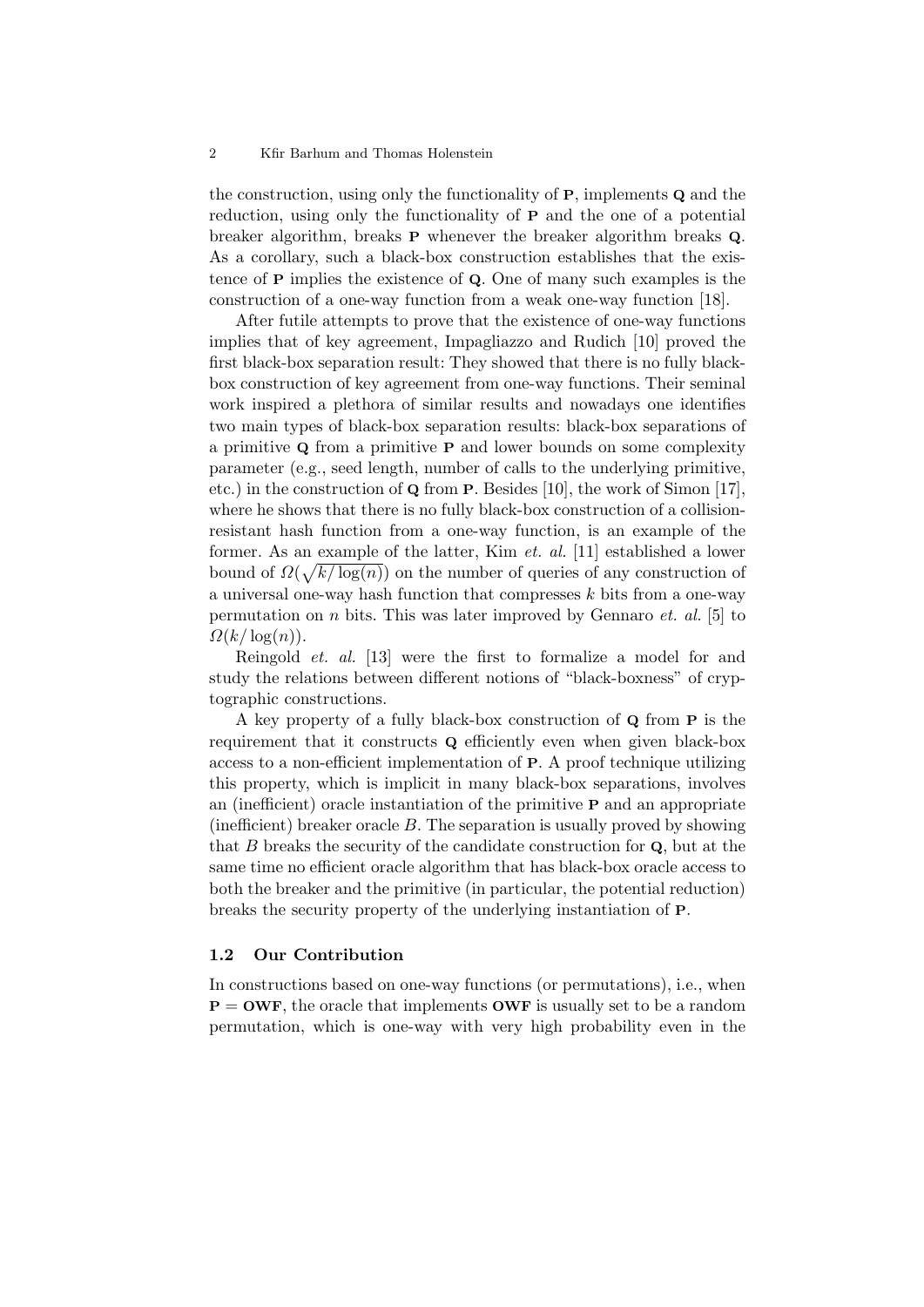presence of a non-uniform algorithm. On the other hand, the proof that the breaker algorithm for the constructed primitive Q does not help invert the permutation is repeated in an "ad-hoc" manner in many separation proofs, e.g., in [17, 6] and also in a recent result on lower bounds on the number of calls made by any construction of a pseudo-random generator from a one-way function [9].

Thus, while in many separation proofs the task of finding the right breaker oracle is different (this is inherent, as each time it is required to break the security of a different primitive), we observe that the proof that it does not help in inverting the underlying one-way function can be facilitated and unified to a large extent. To that end, we prove a general theorem that facilitates the proof of black-box separations (Theorem 1). In particular, we show that any circuit with access to an oracle that satisfies two local properties, does not help to invert many functions.

Our framework allows proving separation results that exclude the existence of reductions with very weak security requirements. In this work we focus on the important case where the black-box construction is so-called fixed-parameter. That is, for a security parameter  $\rho$ , both the construction algorithm and the reduction access the primitive and breaker of security  $\rho$ only. All black-box constructions found in the literature are in fact fixedparameter constructions. We believe that adapting the approach of [9], it is possible to extend our results to the most general case.

Our proof uses the encoding technique from [5], which was already adapted to the special cases in [6] and [9]. We also use the bending technique that originated in [17] and was subsequently used in [7] and [9].

As an application, in Section 4 we prove a lower bound of  $\Omega(n/\log^3(n))$  on the number of calls made by any fully black-box construction of a universal one-way hash function (UOWHF) from a oneway function  $f: \{0,1\}^n \to \{0,1\}^n$ . This can be further improved to  $\Omega(n/\log(n))$  (see Section 5 in [3]).

UOWHFs are a fundamental cryptographic primitive, most notably used for obtaining digital signatures. They were studied extensively since their introduction by Naor and Yung [12], who showed a simple construction that makes only one call to the underlying one-way function whenever, additionally, the function is a permutation. Rompel [14] showed a construction based on any one-way function, and the most efficient construction based on general one-way functions is due to Haitner *et. al.* [8]. Their construction makes  $\tilde{O}(n^6)$  calls to a one-way function  $f: \{0,1\}^n \to \{0,1\}^n$ . Note that the bound given in [5] does not say anything for the mere construction of a UOWHF (e.g., for a function which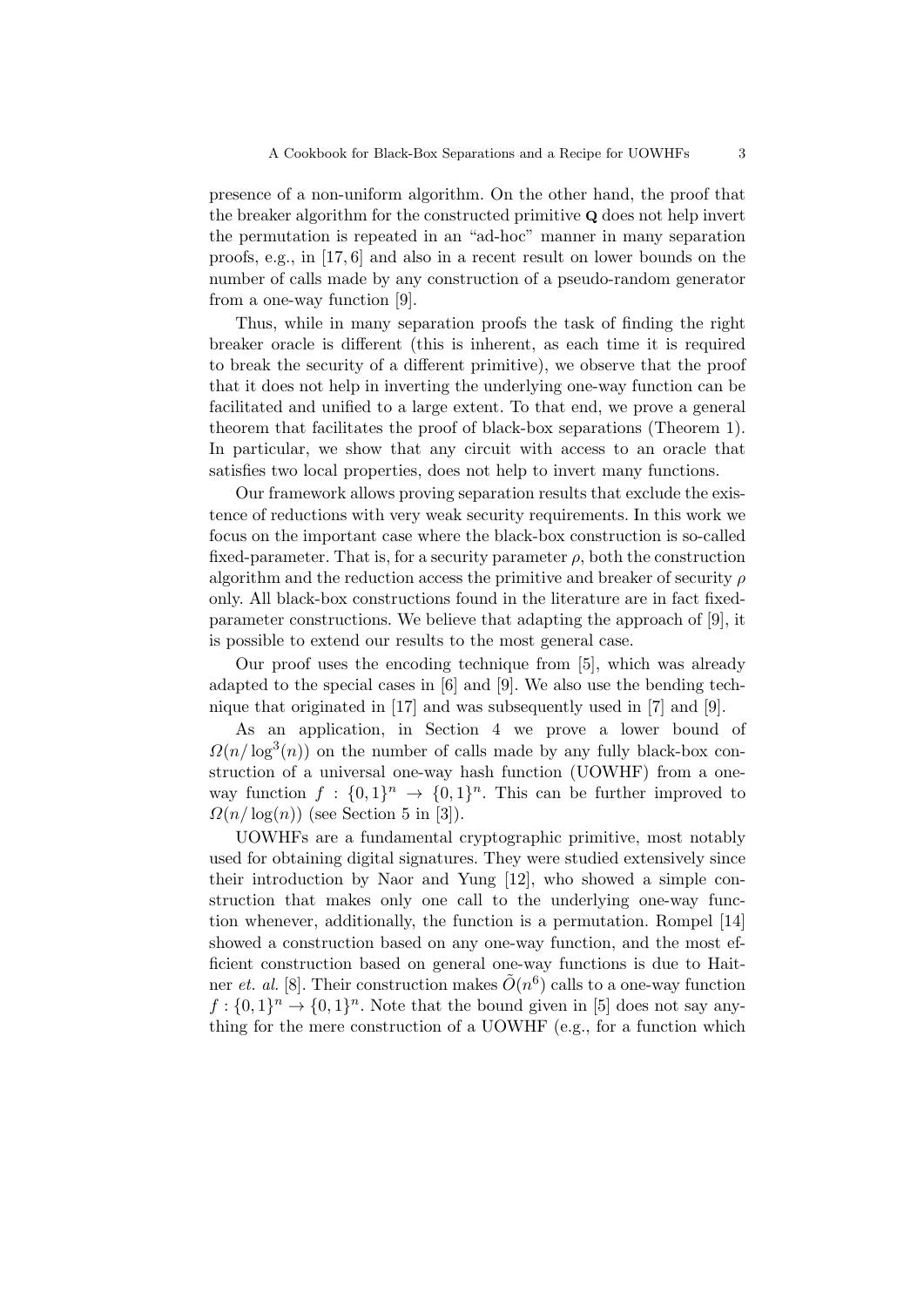compresses one bit), and prior to our work it would have been possible to conjecture that there exists a construction of a UOWHF from a general one-way function that makes only one call to the underlying one-way function. Our bound matches exactly and up to a log-factor the number of calls made by the constructions of [4] and [1], respectively.

Our result can be understood as an analog to that of Holenstein and Sinha, who show a bound of  $\Omega(n/\log(n))$  on the number of calls to a one-way function that are made by a construction of a pseudo-random generator. We observe (details are omitted) that the recent result of [9] can be explained in our framework. Our characterization of UOWHFs (presented in Section 4.1) is inspired by their characterization of pseudorandom generators. For some candidate constructions, our proof also utilizes their BreakOW oracle. Our main technical contribution in Section 4.2 is the oracle BreakPI and the proof that it satisfies the conditions of our theorem from Section 3.

# 2 Preliminaries

# 2.1 The Computational Model

A function  $p = p(\rho)$  is polynomial if there exists a value c such that  $p(\rho) = \rho^c$ . A machine M is efficient if there exists a polynomial p such that on every input  $x \in \{0,1\}^*$ ,  $M(x)$  halts after at most  $p(|x|)$  steps. A function  $s : \mathbb{N}^+ \to \mathbb{N}^+$  is a security function if for every  $\rho \in \mathbb{N}^+$  it holds that  $s(\rho+1) \geq s(\rho)$ , and s is efficiently computable (i.e., there exists an efficient machine M that on input  $1^{\rho}$  outputs  $s(\rho)$ ). For a security function s we define  $\frac{1}{s}: \mathbb{N}^+ \to \mathbb{R}^+$  as  $\frac{1}{s}(\rho) \stackrel{\text{def}}{=} \frac{1}{s(\rho)}$  $\frac{1}{s(\rho)}$ . A function  $f : \mathbb{N}^+ \to \mathbb{R}^+$  is negligible if for all polynomial security functions p it holds that  $f(\rho) < \frac{1}{n}$  $p(\rho)$ for all large enough  $\rho$ .

An  $(n, n')$ -oracle circuit  $C^{(?)}$  is a circuit that contains special oracle gates of input length n and output length n'. An  $(n_1, n'_1, n_2, n'_2)$ -oracle circuit  $C^{(?)}$  is a circuit that contains two types of oracle gates, where the ith type contains  $n_i$  input gates and  $n'_i$  output gates.

A family of functions  $f = \{f_\rho\}_{\rho \in \mathbb{N}^+}$  is uniformly efficiently computable if there exists an efficient machine M such that for every  $\rho \in \mathbb{N}^+$  it holds that  $M(1^{(\rho)})$  outputs a circuit that implements  $f_\rho$ . A non-uniform algorithm  $A = \{A_{\rho}\}_{{\rho \in \mathbb{N}^+}}$  is a parameterized family of circuits  $A_{\rho}$ . A nonuniform algorithm  $\ddot{A}$  implements the parametrized functions family  $f =$  ${f_{\rho}}_{\rho\in\mathbb{N}^+}$ , if each  $A_{\rho}$  implements  $f_{\rho}$ .

 $\text{A}$  non-uniform oracle algorithm  $A^{(?)}=\{A^{(?)}_\rho\}_{\rho\in\mathbb{N}^+}$  is a parameterized family of oracle circuits. Let  $A^{(?)}$  be an oracle algorithm. A parametrized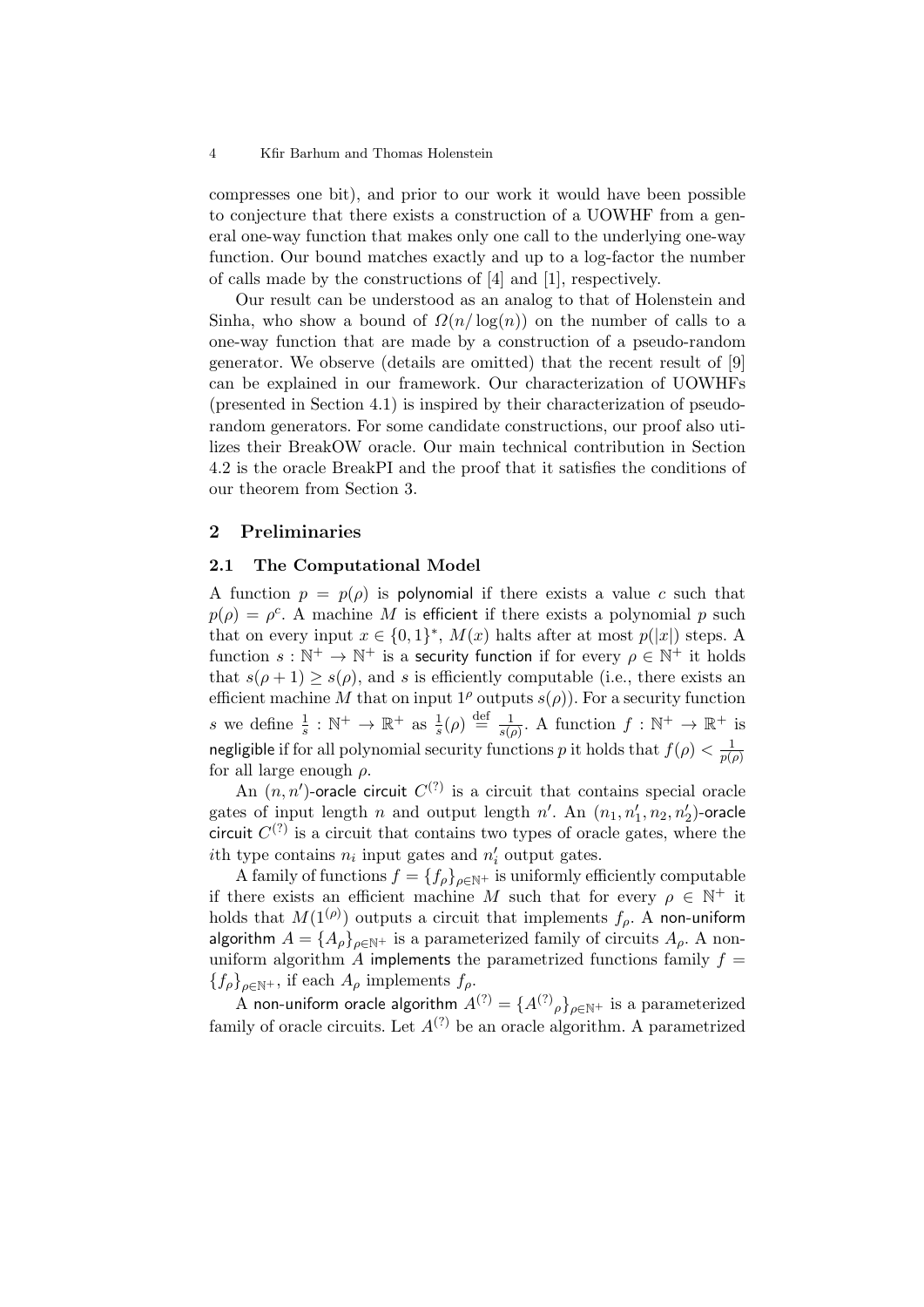family of functions  $f = \{f_\rho\}_{\rho \in \mathbb{N}^+}$  (resp., an algorithm  $B = \{B_\rho\}_{\rho \in \mathbb{N}^+}$ ) is compatible with  $A^{(?)}$  if for all  $\rho > 0$  it holds that  $f_{\rho}$  (resp.,  $B_{\rho}$ ) is compatible with  $A_{\rho}$ . In this case we define the algorithm  $A^{(f)} \stackrel{\text{def}}{=} \{A_{\rho}^{f_{\rho}}\}$  $(\text{resp., } A^{(B)} \stackrel{\text{def}}{=} \{A^{B_{\rho}}_{\rho}\}).$ 

Uniform generation of oracle algorithms. The construction and reduction algorithms in fully black-box constructions are assumed to work for any<sup>1</sup> input/output lengths of the primitive and breaker functionalities, and therefore are modeled in the following way: In addition to the security parameter  $\rho$ , both the construction and the reduction algorithms take as input information about the input/output lengths of the underlying primitive  $f_{\rho}$  and the breaker algorithm  $B_{\rho}$ .

A uniform oracle algorithm is a machine  $M$  that on input  $M(1^{\rho}, n(\rho), n'(\rho))$  outputs an  $(n(\rho), n'(\rho))$ -oracle circuit  $A_{\rho}^{(?)}$ . For a uniform oracle algorithm M and a parameterized family of functions  $f =$  ${f_{\rho} : \{0,1\}^{n(\rho)} \rightarrow {0,1\}^{n'(\rho)}\}_{{\rho \in \mathbb{N}^+}}$ , define  $M^{(f)} \stackrel{\text{def}}{=} {A_{\rho}^{(f_{\rho})}\}_{\rho \in \mathbb{N}^+}}$ , where  $A_{\rho}^{(?)}\stackrel{\text{def}}{=} M(1^{\rho}, n(\rho), n'(\rho)).$  For a non-uniform algorithm A, the family  $M^{(A)}$  is defined analogously.

Let  $s = s(\rho)$  be a security function. An s-non-uniform two oracle algorithm is a machine M such that for every  $\rho, n_1, n'_1, n_2, n'_2 \in \mathbb{N}^+$  and every  $a \in \{0,1\}^{s(\rho)}$ , it holds that  $M(1^{\rho}, n_1, n'_1, n_2, n'_2, a)$  outputs an  $(n_1, n'_1, n_2, n'_2)$ -two oracle circuit  $A_{\rho,a}^{(?,?)}$  with at most  $s(\rho)$  oracle gates. Note that the last requirement is essential and is implicit in the case of an efficient uniform oracle algorithm, where the number of oracle gates is bounded by the polynomial that bounds the running time of the algorithm. For an s-non-uniform two oracle algorithm  $M$ , a nonuniform algorithm  $B$  and a family of functions  $f$ , we formally define  $M^{[B,f]} \stackrel{\text{def}}{=} (M, B, f).$ 

# 2.2 Modeling Cryptographic Primitives

In order to state our results in their full generality, and in particular to exclude reductions that are allowed to use non-uniformity and are considered successful in inverting the one-way function even if they invert only a negligible fraction of the inputs of the function, the following two

<sup>&</sup>lt;sup>1</sup> A-priori, for a fixed security parameter  $\rho$  there is no bound on the input length the construction is expected to work, as long as the series of the input-output lengths is bounded by some polynomial.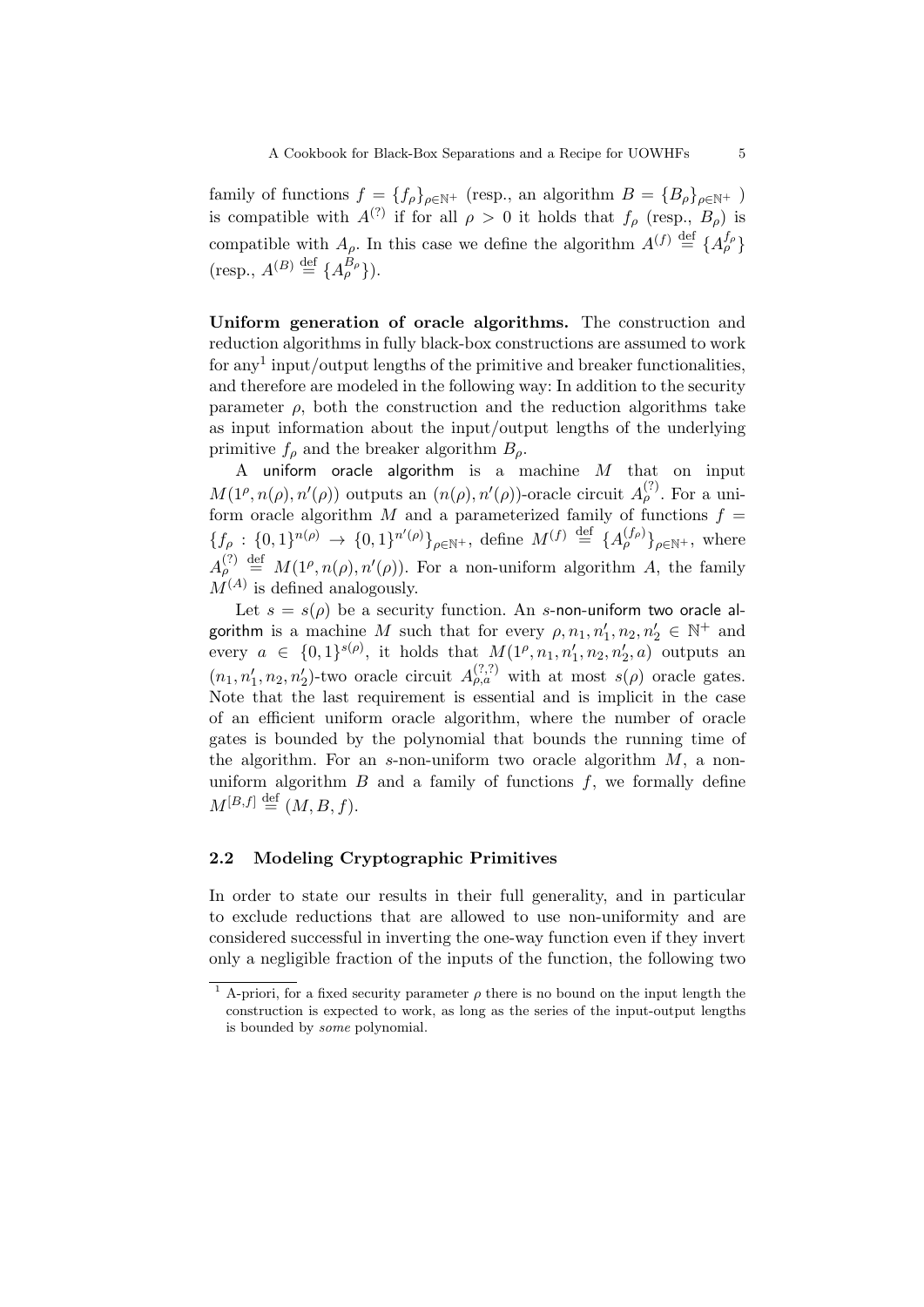definitions are very general, and extend Definitions 2.1 and 2.3 from [13]. The example of modeling a one-way function follows the definition.

Definition 1 (Cryptographic Primitive). A primitive  $Q$  is a pair  $\langle F_{\mathbf{Q}}, R_{\mathbf{Q}} \rangle$ , where  $F_{\mathbf{Q}}$  is a set of parametrized families of functions  $f =$  ${f_{\rho}}_{\rho \in \mathbb{N}^+}$  and  $R_{\mathbf{Q}}$  is a relation over triplets  $\langle f_{\rho}, C, \epsilon \rangle$  of a function  $f_{\rho} \in f$ (for some  $f \in F_Q$ ), a circuit C and a number  $\epsilon > 0$ . We define that  $C$  (**Q**,  $\epsilon$ )-breaks  $f_{\rho}$  if and only if  $\langle f_{\rho}, C, \epsilon \rangle \in R_{\mathbf{Q}}$ .

The set  $F_{\mathbf{\Omega}}$  specifies all the correct implementations (not necessarily efficient) of  $\bf{Q}$  and the relation  $R_{\bf{Q}}$  captures the security property of Q, that is, it specifies for every concrete security parameter implementation, how well a breaker algorithm performs with respect to the security property of the primitive.

Finally, let  $s = s(\rho)$  be a security function,  $B = {B_\rho}_{\rho \in \mathbb{N}^+}$  be a non-uniform algorithm, and  $f \in F_{\mathbf{Q}}$ . We say that  $B(\mathbf{Q}, \frac{1}{s})$  $\frac{1}{s}$ )-breaks  $f$  if  $\langle f_\rho, B_\rho, \frac{1}{s(r)}\rangle$  $\frac{1}{s(\rho)}\rangle \in R_{\mathbf{Q}}$  for infinitely many values  $\rho$ . Let us fix an s-nonuniform two oracle algorithm R. We say that  $R^{[B,f]}$  (**Q**,  $\frac{1}{s}$ )  $\frac{1}{s}$ )-breaks  $f$  if for infinitely many values  $\rho$  there exists an  $a \in \{0,1\}^{s(\rho)}$  (called advice) such that  $\langle f_{\rho}, R_{\rho,a}^{(B_{\rho},f_{\rho})}, \frac{1}{s(a_{\rho,a})} \rangle$  $\frac{1}{s(\rho)}\rangle \in R_{\mathbf{Q}}, \text{ where } R_{\rho,a}^{(?,?)} = R(1^{\rho}, n, n', b, b', a).$ 

The usual notion of polynomial security of a primitive is captured by the following definition:  $B$  Q-breaks  $f$  if there exists a polynomial  $p = p(\rho)$  such that  $B(\mathbf{Q}, \frac{1}{n})$  $\frac{1}{p}$ )-breaks  $f.$ 

A primitive  $\bf{Q}$  exists if there exists an efficient uniform algorithm M that implements an  $f \in F_{\mathbf{\Omega}}$ , and for every efficient uniform algorithm  $M'$ that, on input 1<sup> $\rho$ </sup> outputs a circuit, it holds that  $\{M'(1^{\rho})\}_{\rho \in \mathbb{N}^+}$  does not  $Q$ -break  $f$ .

Observe that the requirement that  $M'$  outputs a circuit is made without loss of generality and captures the standard definition of an efficient randomized machine  $M'$  that breaks a primitive. Given such an  $M'$  that tosses at most  $r = r(\rho)$  random coins, there exists<sup>2</sup> a (now deterministic) efficient uniform machine  $M''$  that on input  $1^{\rho}$  outputs a circuit  $C_{\rho}$  with  $m(\rho) + r(\rho)$  input gates and  $n(\rho)$  output gates that computes the output of M for all strings of length  $m(\rho)$ , and therefore **Q**-breaks the primitive.

### 2.3 One-Way Functions

Our model for describing a primitive is very general and captures the security properties of many cryptographic primitives. As an example, we

<sup>2</sup> For example, by the canonical encoding of an efficient machine as in the Cook-Levin Theorem.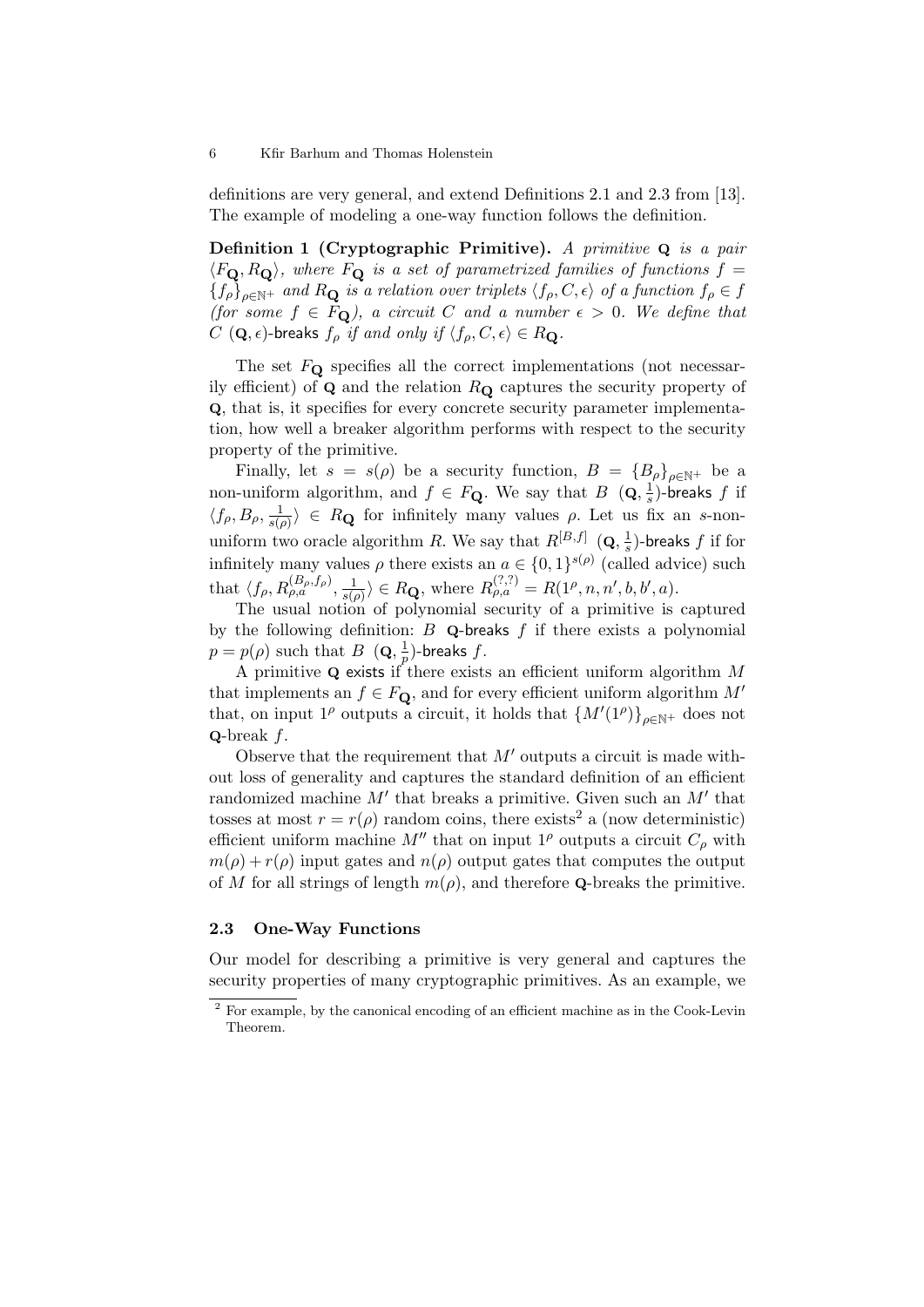bring a standard definition of a one-way function and then explain how it can be described in our model.

**Definition 2 (One-Way Function).** A one-way function  $f = \{f_\rho\}_{\rho \in \mathbb{N}^+}$ is an efficiently uniformly computable family of functions  $f_{\rho}: \{0,1\}^{n(\rho)} \rightarrow$  ${0,1}^{m(\rho)}$ , such that for every efficient randomized machine A, the function that maps ρ to

$$
\Pr_{x \leftarrow \{0,1\}^{m(\rho)}} \left[ A(1^{\rho}, f_{\rho}(x)) \in f_{\rho}^{-1}(f_{\rho}(v)) \right] \text{ is negligible.}
$$

In order to model a one-way function (OWF), we set  $f = \{f_\rho\}_{\rho \in \mathbb{N}^+} \in$  $F_{\text{OWF}}$ , where  $f_{\rho}: \{0,1\}^{n(\rho)} \to \{0,1\}^{m(\rho)}$ , if and only if  $n = n(\rho)$  and  $m = m(\rho)$  are polynomial security functions. We say that  $F_{\text{OWF}}$  contains a collection of sets of functions  $\mathcal{F} = {\{\mathcal{F}_{\rho}\}}_{\rho \in \mathbb{N}^{+}}$ , if for every family  $f' =$  ${f'}_{\rho}$ <sub> $\rho \in \mathbb{N}^+$ </sub>, where  $f'_{\rho} \in \mathcal{F}_{\rho}$  for every  $\rho$ , it holds that  $f' \in F_{\text{OWF}}$ .

In this case, for a function  $f_{\rho} \in f \in F_{\text{OWF}}$ , a circuit C that inverts  $f_{\rho}$  on an  $\epsilon$ -fraction of its inputs, and  $\epsilon' > 0$ , set  $\langle f, C, \epsilon' \rangle \in R_{\text{OWF}}$  if and only if  $\epsilon \geq \epsilon'$ . The definition is general, and allows for the circuit C to implicitly use randomness. In such a case, for  $f_{\rho}$  as before, a circuit with C with  $m(\rho) + r(\rho)$  input bits that computes an output  $x \in \{0,1\}^{n(\rho)}$ , and a value  $\epsilon' > 0$ , define  $\langle f_{\rho}, C, \epsilon' \rangle \in R_{\text{OWF}}$  if and only if  $\epsilon \geq \epsilon'$ , where  $\epsilon$  is the probability over uniform  $z \in \{0,1\}^{r(\rho)}$  and  $x \in \{0,1\}^{n(\rho)}$  that  $C(f_{\rho}(x), z)$  outputs an  $x' \in f_{\rho}^{-1}(f_{\rho}(x)).$ 

# 2.4 Fully Black-Box Cryptographic Constructions

Finally, we bring the standard definition of a fixed-parameter fully blackbox construction of a primitive  $Q$  from a primitive  $P$ , which is usually implicit in the literature. The construction algorithm  $G$  is an efficient uniform oracle algorithm and the security reduction  $R$  is an efficient uniform two-oracle algorithm. For every security parameter  $\rho$  and a function  $f_{\rho}: \{0,1\}^{n(\rho)} \to \{0,1\}^{n'(\rho)}, G$ 's output on  $(1^{\rho}, n, n')$  is an  $(n, n')$ -oracle circuit  $g_{\rho}^{(?)}$  such that  $\{g_{\rho}^{(f_{\rho})}\}_{\rho \in \mathbb{N}^+}$  implements **Q**. The reduction algorithm works as follows: For a security parameter  $\rho$  and f as before, and additionally a breaker circuit  $B: \{0,1\}^{b(\rho)} \to \{0,1\}^{b'(\rho)}$ , the reduction R on input  $(1^{\rho}, n, n', b, b')$  outputs an  $(n, n', b, b')$ -two-oracle circuit  $R_{\rho}^{(?,?)}$ . The security property property requires that indeed the series of circuits  ${R_{\rho}^{(B_{\rho},f_{\rho})}\}_{\rho\in\mathbb{N}^{+}}$  P-breaks f. We emphasize that the vast majority (if not all) of the constructions of primitives from a one-way function found in the literature are in fact fixed-parameter fully black-box constructions. Formally: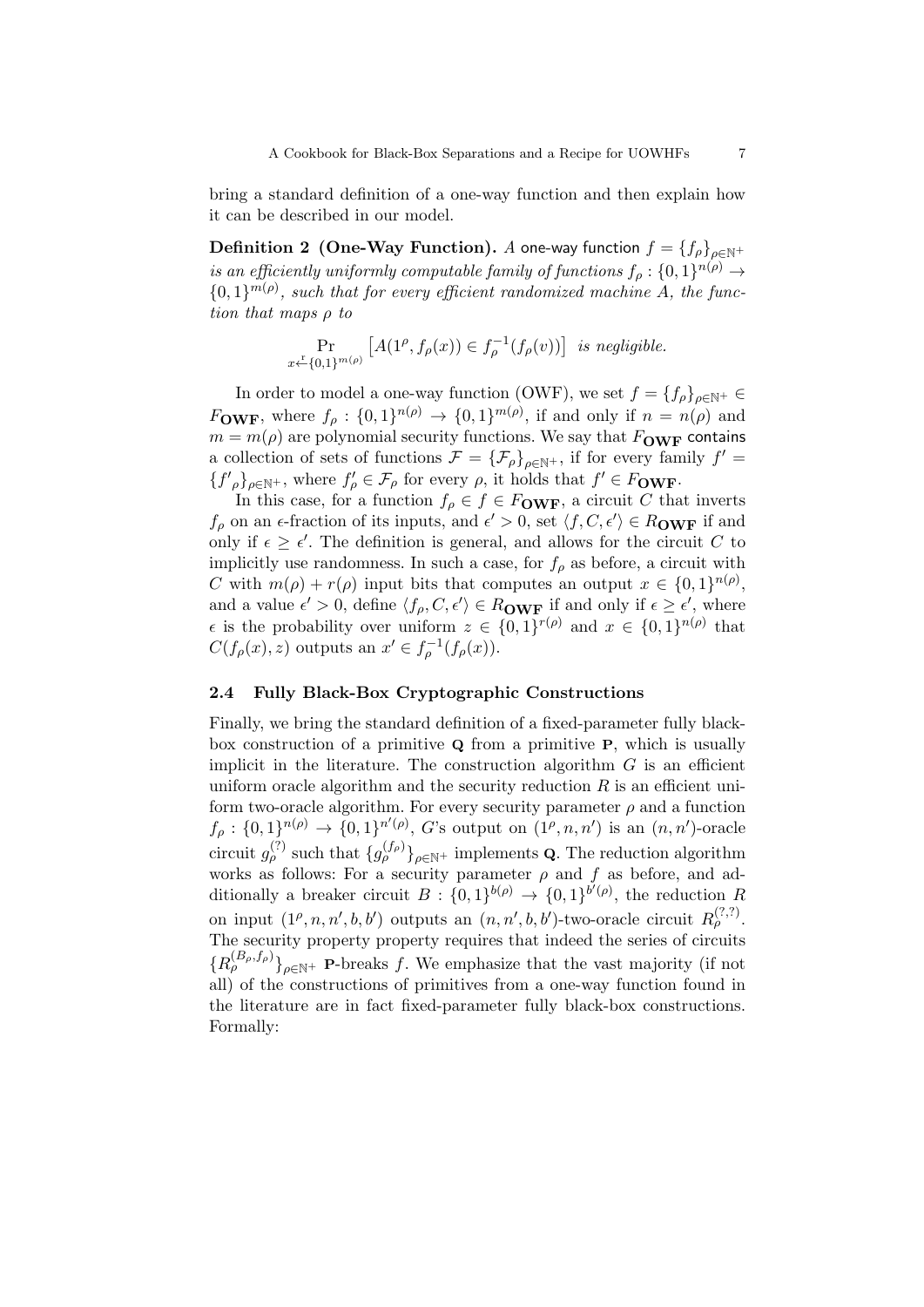Definition 3 (fixed-parameter fully black-box construction of Q from P). An efficient uniform oracle algorithm G and an efficient uniform two oracle algorithm  $R$  are a fixed-parameter fully-BB construction of a primitive  $\mathbf{Q} = \langle F_{\mathbf{Q}}, R_{\mathbf{Q}} \rangle$  from a primitive  $\mathbf{P} = \langle F_{\mathbf{P}}, R_{\mathbf{P}} \rangle$  if for every  $f \in F_{\mathbf{P}}$ :

- 1. (correctness)  $G^{(f)}$  implements  $f' \in F_{\mathbf{Q}}$ .
- 2. (security) For every algorithm B: If B Q-breaks  $G^{(f)}$  then  $R^{(B,f)}$  Pbreaks f.

For a super-polynomial security function  $s = s(\rho)$  (e.g.,  $s(\rho) = 2^{\sqrt{\rho}}$ ), the following definition of a fully black-box construction is significantly weaker than the standard one in the following three aspects: First, it requires that reduction only mildly breaks the one-way property of the function  $f$  (whenever the breaker breaks the constructed primitive in the standard polynomial sense). Second, the reduction algorithm does not have to be efficient or uniform (but the non-uniformity is limited to an advice of length  $s$ ). Lastly, it allows the reduction to make  $s$  calls to its oracles<sup>3</sup>.

# Definition 4 (s-weak fixed-parameter fully black-box construction of Q from P).

A uniform oracle algorithm G and an s-non-uniform two oracle algo $rithm R$  are an s-weak fixed-parameter fully-BB construction of a primitive  $\mathbf{Q} = \langle F_{\mathbf{Q}}, R_{\mathbf{Q}} \rangle$  from a primitive  $\mathbf{P} = \langle F_{\mathbf{P}}, R_{\mathbf{P}} \rangle$  if for every  $f \in F_{\mathbf{P}}$ :

- 1. (correctness)  $G^{(f)}$  implements an  $f' \in F_{\mathbf{Q}}$ .
- 2. (security) For every non-uniform algorithm B: If B Q-breaks  $G^{(f)}$ then  $R^{[B,f]}$  (**P**,  $1/s$ )-breaks f.

#### 2.5 Random Permutations and Regular Functions

Let *n* and *i* be two integers such that  $0 \le i \le n$ . We denote the set of all permutations on  $\{0,1\}^n$  by  $\mathcal{P}_n$ . Let  $\mathcal{X}, \mathcal{Y}$  be sets. We denote by  $(\mathcal{X} \to \mathcal{Y})$ the set of all functions from X to Y. A function  $f: X \to Y$  is regular if  $|\{x' : f(x) = f(x')\}|$  is constant for all  $x \in \mathcal{X}$ . A family of functions  $f = \{f_\rho\}_{\rho \in \mathbb{N}^+}$  is a regular function if for every  $\rho$  the function  $f_\rho$  is regular. We denote by  $\mathcal{R}_{n,i}$  the set of all regular functions from  $\{0,1\}^n$  to itself such that the image of f contains  $2^i$  values. E.g.,  $\mathcal{R}_{n,n} = \mathcal{P}_n$  is the set of all permutations, and  $\mathcal{R}_{n,0}$  is the set of all constant functions.

<sup>8</sup> Kfir Barhum and Thomas Holenstein

<sup>&</sup>lt;sup>3</sup> In Definition 3 the limitation on the number of queries made to the oracles is implicit as  $R$  is an efficient algorithm, and so its output circuit has at most a polynomially number of oracle gates.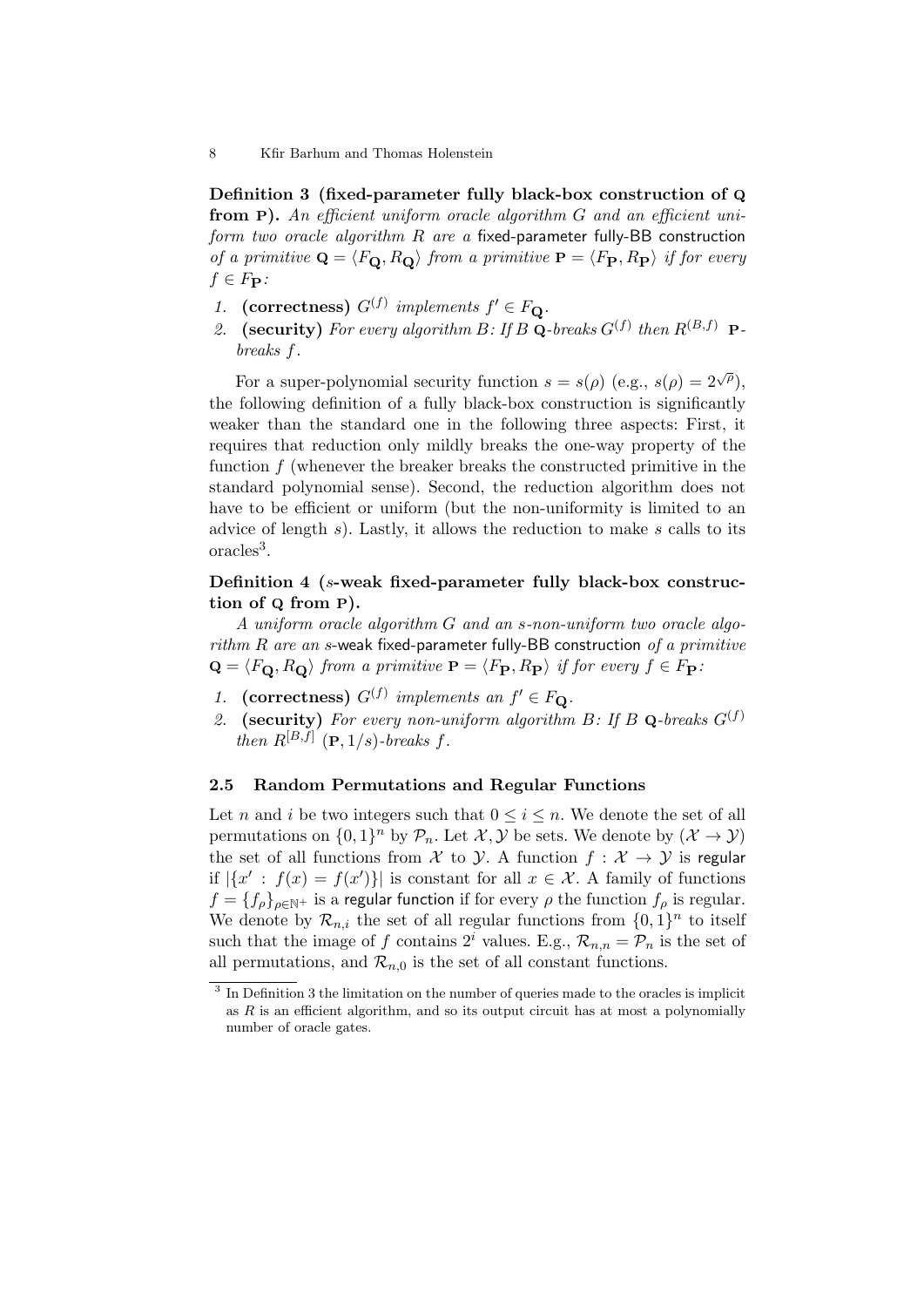#### 2.6 Bending a Function and Image Adaptation

It will be useful for us to compare the run of a circuit with oracle access to a function  $f$  to a run that is identical except that the output of one specific value is altered.

For a fixed function  $f: \{0,1\}^n \to \{0,1\}^n$  and  $y', y'' \in \{0,1\}^n$ , set

$$
f_{(y',y'')}(x) \stackrel{\text{def}}{=} \begin{cases} y'' & \text{if } f(x) = y' \\ f(x) & \text{otherwise.} \end{cases}
$$

Similarly, for two fixed functions  $f, f': \{0, 1\}^n \to \{0, 1\}^n$  and a set  $S \subset \{0,1\}^n$ , we define the image adaptation <sup>4</sup> of f to f' on S to be the function

$$
f_{(S,f')}(x) \stackrel{\text{def}}{=} \begin{cases} f'(x) & \text{if } x \in f^{-1}(f(S)) \\ f(x) & \text{otherwise.} \end{cases}
$$

# 3 A General Theorem for Proving Strong Black-Box Separations

# 3.1 Deterministic Parametrized Oracles and Local Sets

The following definition allows to model general parameterized oracles, that is, oracles that, for any function  $f$  from some set of functions and any  $q$  from some query domain, return a value  $q$  from some answer set. We observe that many of the oracles used for black-box separations found in the literature could be described in such a way.

Let  $\mathcal{X}, \mathcal{Y}, \mathcal{D}$  and  $\mathcal{R}$  be sets. A deterministic parametrized oracle for a class of functions  $(\mathcal{X} \to \mathcal{Y})$  is an indexed collection  $\mathcal{O} = {\mathcal{O}_f}_{f \in \mathcal{X} \to \mathcal{Y}}$ , where  $\mathcal{O}_f : \mathcal{D} \to \mathcal{R}$ . We call f,  $\mathcal{D}$ , and  $\mathcal{R}$  the function parameter, the domain, and the range of the oracle, respectively.

Our first example of a deterministic parametrized oracle is the evaluation oracle  $\mathcal E$  for functions on  $\{0,1\}^n$ , which on a query  $q$  returns the evaluation of f on q. In this case we have that  $\mathcal{X} = \mathcal{Y} = \mathcal{D} = \mathcal{R} = \{0, 1\}^n$ and  $\mathcal{E}_f(q) \stackrel{\text{def}}{=} f(q)$ .

The next two definitions capture two important local properties of parametrized oracles. We believe that they are natural and observe that many of the oracles devised for separation results satisfy them.

<sup>&</sup>lt;sup>4</sup> We mention that if f is a permutation, the condition  $f(x) = y$  can be replaced by  $x = f^{-1}(y)$ , and similarly for  $f_{(S, f')}$  check whether  $x \in S$ , which is what one may expect initially from such a definition.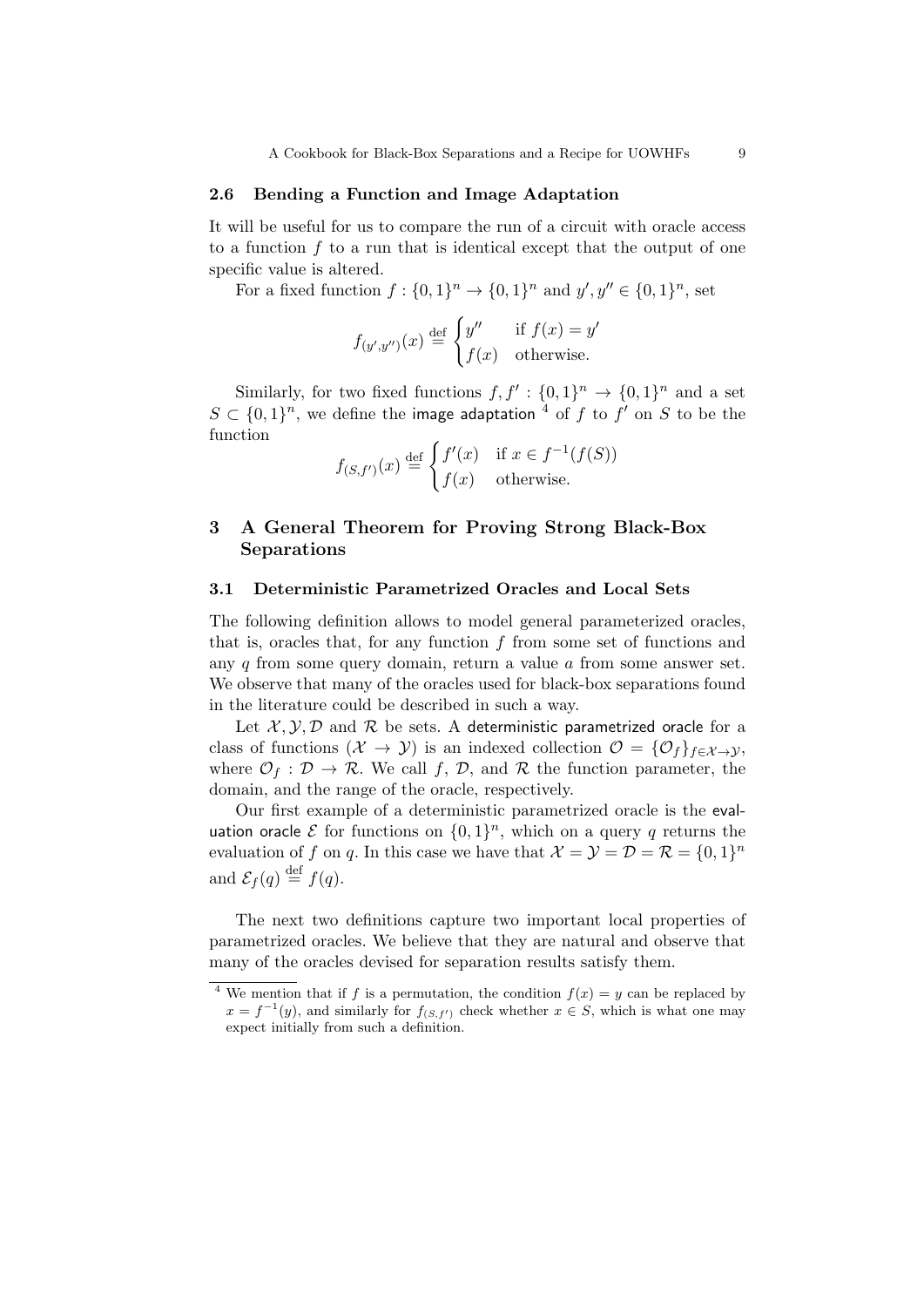Intuitively, a determining set is an indexed collection of sets that determine the output of the oracle for every function  $f$  and query  $q$  in the following sense: If for two functions  $f$  and  $f'$  it holds that their corresponding oracle outputs differ for some  $q$ , then for one of them  $(f \text{ or } f')$ it holds that the local change of an image adaptation of one of the functions to agree with that of the other on its determining set changes the output of the oracle. Formally:

**Definition 5.** Let  $O$  be a deterministic parametrized oracle. A determining set  $\mathcal{I}^{\mathcal{O}}$  for a class of functions  $\mathcal{F} \subset (\mathcal{X} \to \mathcal{Y})$  is an indexed collection  ${\{\mathcal{I}_{f,q}^{\mathcal{O}}\}}_{f\in\mathcal{F},q\in\mathcal{D}}$  of subsets of X, such that for every  $f,f'\in\mathcal{F}$  and every query  $q \in \mathcal{D}$ : If  $\mathcal{O}_f(q) \neq \mathcal{O}_{f'}(q)$ , then it holds that either the image adaptation of f to f' on  $\mathcal{I}^{\mathcal{O}}_{f',q}$  changes  $\mathcal{O}_f(q)$  (i.e.,  $\mathcal{O}_{f\left(\mathcal{I}^{\mathcal{O}}_{f',q},f'\right)}(q) \neq \mathcal{O}_f(q)$ ), or the image adaptation of f' to f on  $\mathcal{I}^{\mathcal{O}}_{f,q}$  changes  $\mathcal{O}_{f'}(q)$ .  $\mathcal{I}^{\mathcal{O}}$  is a tdetermining set *if for every function f*  $\in$   $\mathcal F$  *and query q*  $\in$   $\mathcal D$  *it holds that*  $\left|\mathcal{I}_{f,q}^{\mathcal{O}}\right| \leq t.$ 

In the example of the evaluation oracle, we observe that it has a 1-determining set. Indeed, setting  $\mathcal{I}_{f,q}^{\mathcal{E}} \stackrel{\text{def}}{=} \{q\}$  satisfies the required definition, since if for any  $f, f' \in \{0,1\}^{n'} \rightarrow \{0,1\}^n$  and  $x \in \{0,1\}^n$  for which  $f(x) \neq f'(x)$  it holds that  $f_{(\{x\},f')}(x) = f'(x) \neq f(x)$ .

Consider an oracle  $\mathcal O$  with a determining set  $\mathcal I^{\mathcal O}$  for some class of permutations F. Fix f,  $f' \in \mathcal{F}$  and  $q \in \mathcal{D}$ . The following two propositions are immediate from the definition of determining sets:

**Proposition 1.** If  $\mathcal{O}_f(q) \neq \mathcal{O}_{f'}(q)$  and  $f(x) = f'(x)$  for all  $x \in \mathcal{I}^{\mathcal{O}}_{f',q}$  (in this case we say that f agrees with f' on  $\mathcal{I}^{\mathcal{O}}_{f',q}$ ), then adapting f' to agree with f on  $\mathcal{I}_{f,q}^{\mathcal{O}}$  changes  $\mathcal{O}_{f'}(q)$ .

**Proposition 2.** If for all  $x \in \mathcal{I}_{f,q}^{\mathcal{O}} \cup \mathcal{I}_{f',q}^{\mathcal{O}}$  it holds that  $f(x) = f'(x)$  (in this case we say that the functions agree on their determining sets), then  $\mathcal{O}_f(q) = \mathcal{O}_{f'}(q).$ 

Proposition 2 establishes that determining sets indeed determine the output of the oracle in the following sense: If we know the value  $\mathcal{O}_f(q)$ for a query q and a function  $f$ , and, moreover, we know that functions  $f', f$  agree on their determining sets for  $q$ , then this information already determines for us the value  $\mathcal{O}_{f'}(q)$ .

The next local property of an oracle captures the fact that it is in some sense "stable". For a function f and query q as before, and a value  $y$  in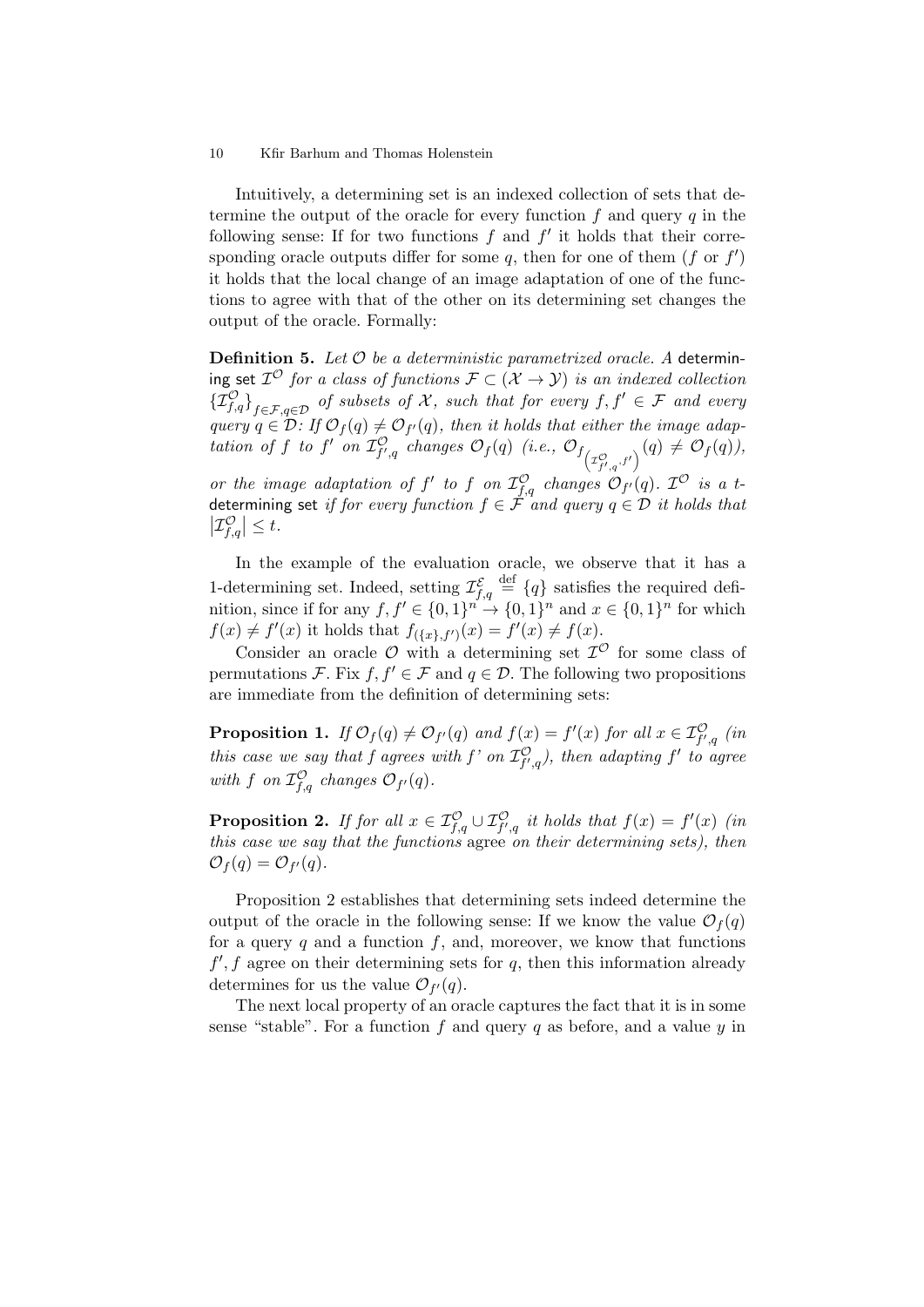the image set of f, a bending set for  $f, q$ , and y is a set of all potentially "sensitive"  $y'$  values: For any value  $y$  which is not in the image of  $f$  on its determining set, and for any value  $y'$  which is not in the bending set, the oracle's answer to query  $q$  does not change for the local adaptations of f from y' to y. That is, it holds that  $\mathcal{O}_{f_{(y',y)}}(q) = \mathcal{O}_f(q)$ . Formally:

**Definition 6.** Let  $\mathcal{O}$  be a deterministic parametrized oracle. A bending set  $\mathcal{B}^\mathcal{O}$  for  $\mathcal F$  is an indexed collection  $\{\mathcal{B}^\mathcal{O}_{f,q,y}\}_{f\in\mathcal{F},q\in\mathcal{D},y\in\mathcal{Y}}$  of subsets of  $\mathcal Y,$ such that for every function  $f \in \mathcal{F}$ , query  $q \in \mathcal{D}$ , for every target image  $y \in \mathcal{Y}$ , and for every source image  $y' \notin \mathcal{B}^{\mathcal{O}}_{f,q,y}$ , it holds that  $\mathcal{O}_f(q) =$  $\mathcal{O}_{f_{(y',y)}}(q).$  We say that  $\mathcal{B}^{\mathcal{O}}$  is a t-bending set if for every function  $f \in \mathcal{F},$ query  $q \in \mathcal{D}$  and  $y \in \mathcal{Y}$  it holds that  $|\mathcal{B}_{f,q,y}^{\mathcal{O}}| \leq t$ .

For the example of the evaluation oracle, we observe that it also has a 1-bending set. Setting  $\mathcal{B}_{f,q,y}^{\mathcal{E}} \stackrel{\text{def}}{=} \{f(q)\}$  (for the relevant  $f, q$  and  $y$ ) satisfies the required definition. Indeed, for any  $y' \neq f(q)$  and  $y'' \in \mathcal{Y}$ , it holds that  $\mathcal{E}_{f_{(y',y'')}}(q) = f_{(y',y'')}(q) = f(q) = \mathcal{E}_f(q)$ .

Finally, a deterministic parametrized algorithm  $\mathcal O$  is *t*-stable for a class of functions F if there exist  $(\mathcal{I}^{\mathcal{O}}, \mathcal{B}^{\mathcal{O}})$  that are a t-determining set and a t-bending set for  $\mathcal F$ , respectively, and at least one of them is not empty.

We note that determining and bending sets always exist unconditionally (just choose the entire domain and range of  $f$ , for every determining and bending set, respectively). The challange is finding an oracle that allows to break a primitive and at the same time is t-stable.

# 3.2 A t-Stable Oracle  $\mathcal{O}_f$  Inverts Only a Few Functions

The next lemma, which first appeared in [5] and was subsequently adapted to many other separation results, e.g., [6, 15, 9], establishes an information-theoretic bound on the number of functions an oracle-aided algorithm can invert from a set  $\mathcal F$  if the oracle is t-stable for  $\mathcal F$ . Essentially, it shows that given an oracle circuit  $A^{(?)}$  with access to such an oracle  $\mathcal{O}$ , it is possible to encode a function  $f \in \mathcal{F}$  that A inverts well using significantly fewer bits than  $log(|\mathcal{F}|)$ , such that f can still be fully reconstructed, or equivallently, that the encoding is injective.

**Lemma 1 (Encoding Lemma).** Let  $A^{(?)}$  be an oracle circuit making at most c calls to its oracle, and let  $\mathcal{O} = \{ \mathcal{O}_f \}_{f \in \{0,1\}^n \to \{0,1\}^n}$  be a deterministic parameterized oracle such that for a class of permutations  $\mathcal{F} \subseteq \mathcal{P}_n$  it is t-stable with sets  $(\mathcal{I}^{\mathcal{O}}, \mathcal{B}^{\mathcal{O}})$ . Then, for at most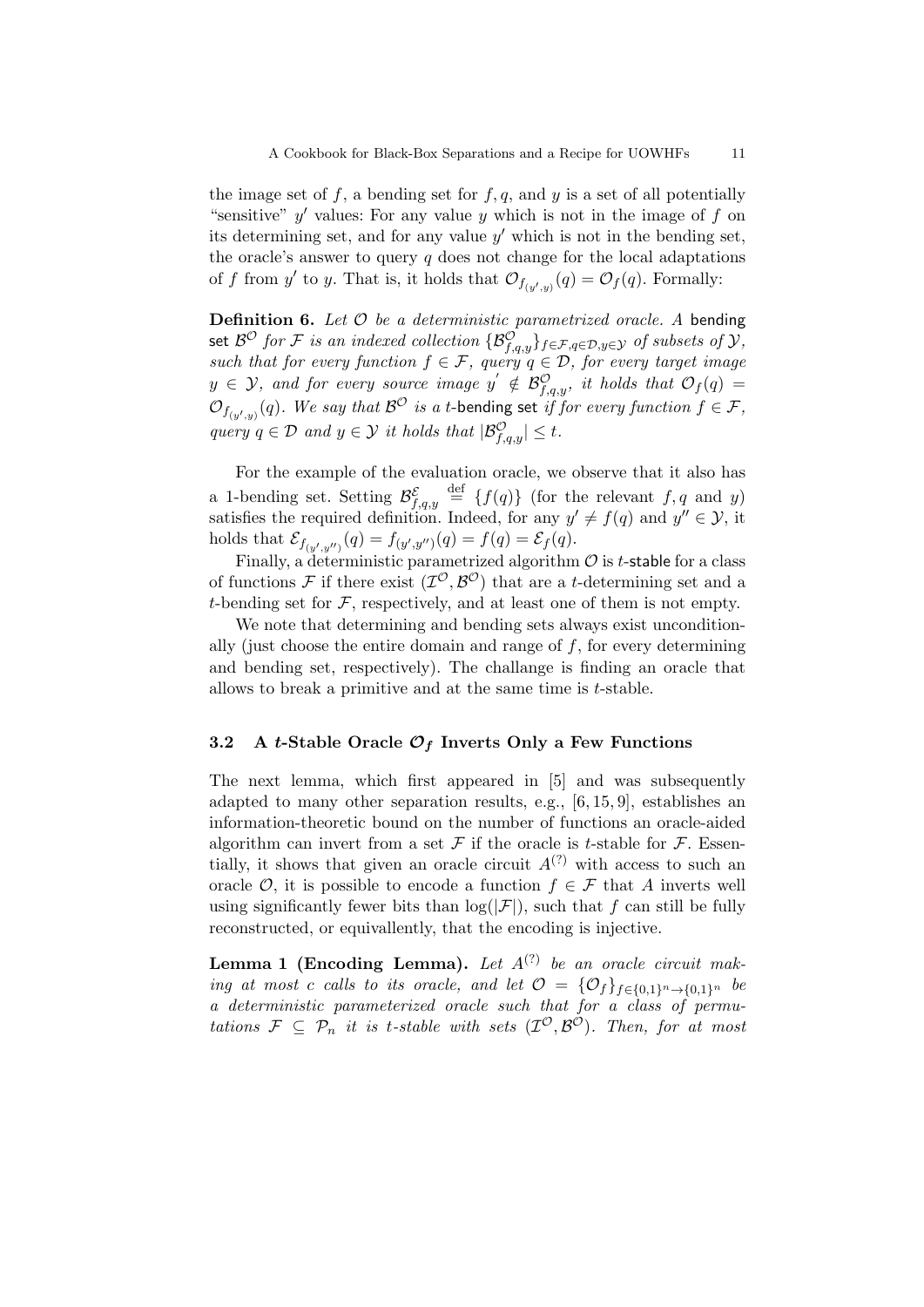$d_n = d_n(c, t) = \left(\frac{2^n}{b}\right)^n$  $\binom{2^n}{b}$   $\binom{2^n - b!}{b!}$ , where  $b \stackrel{\text{def}}{=} \frac{2^n}{3 \cdot c^2}$  $rac{2^n}{3 \cdot c^2 \cdot t}$ , of the permutations f in F, it holds that  $Pr_{x \leftarrow \{0,1\}^n} [A^{\mathcal{O}_f}(f(x)) = x] > \frac{1}{c}$  $\frac{1}{c}$ .

The proof is a generalized version of the encoding technique of [5].

The next theorem is proved by means of a reduction to Lemma 1 and expressing canonically a regular function using premutations. Detailed proofs of the lemma and the theorem are available in [3].

Theorem 1 (Black-Box Separation Factory). Let  $s = s(\rho)$  be a security function, and  $p = p(\rho)$  be a polynomial function. Let  $(G, A) = (G<sup>(?)</sup>, A<sup>(?,?)</sup>)$  be a uniform oracle algorithm and an s-nonuniform two-oracle algorithm, respectively. Let  $\mathcal{F} = {\{\mathcal{F}_\rho\}}_{\rho>0}$ , where  $\mathcal{F}_{\rho} \subset \mathcal{R}_{n(\rho),i(\rho)}(P_{\rho},I_{\rho}),$  be contained in  $F_{\text{OWF}}$ , and  $\mathcal{O} = {\mathcal{O}_{\rho}}_{\rho > 0}$ , where  $\mathcal{O}_{\rho} = {\{\mathcal{O}_{\rho,f}\}}_{f \in \mathcal{F}_{n(\rho),i(\rho)}(P_{\rho},I_{\rho})}, \text{ such that for all large enough } \rho.$ 

1.  $\mathcal{O}_{\rho,f}$   $(\mathbf{Q},\frac{1}{p\mu})$  $\frac{1}{p(\rho)}$ -breaks  $g_{\rho}^{(f)}$  for every  $f \in \mathcal{F}_{\rho}$ , where  $g_{\rho}^{(?)}\stackrel{\text{def}}{=} G(1^{\rho}, n, n').$ 2.  $\mathcal{O}_{\rho}$  is t-stable with sets  $(\mathcal{I}^{\mathcal{O}}, \mathcal{B}^{\mathcal{O}})$  for  $\mathcal{F}_{\rho}$  such that  $2^{s(\rho)} \cdot d_i(s(\rho), t)$  $|\mathcal{F}_\rho|$  holds, where  $d_i$  is as in Lemma 1.

Then  $(G, A)$  is not an s-weak fixed-parameter fully black-box construction of Q from OWF.

# 4 A Lower Bound on the Number of Calls for a Fixed-Parameter Fully Black-Box Construction of UOWHF from OWF

In this section we prove our second main result, namely a lower bound on the number of calls made by the construction algorithm  $G$  in any fully black-box construction  $(G, R)$  of UOWHF from OWF. Our bound is achieved by showing a sequence of efficient fixed-parameter fully blackbox constructions, where each primitive is constructed from the one that precedes it, and by proving the lower bound on the number of calls a construction makes on the last primitive. A diagram of the reduction sequence is depicted in Figure 1.

### 4.1 A Characterization of Universal One-Way Hash Functions

Loosely speaking, a universal one-way hash function is a keyed compressing function for which the probability that an adversary wins the following game is very small: First the adversary chooses a preimage  $v$ . Then a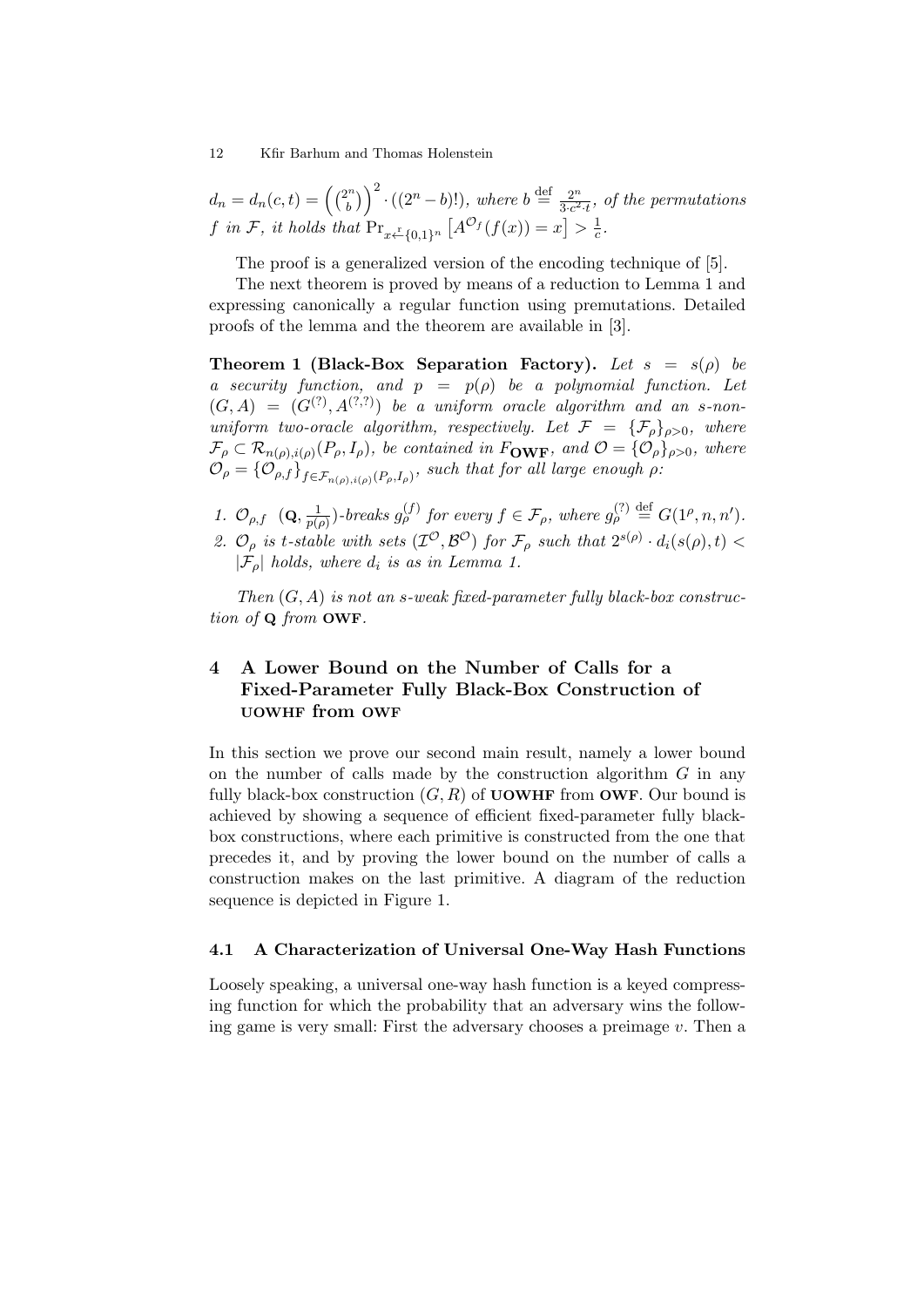random key for the UOWHF is chosen. Finally, the adversary "wins" the game he finds a different preimage  $v'$  that maps to the same value under the chosen key. Formally:

**Definition 7** (UOWHF). A universal one-way hash function  $h = \{h_{\rho}\}_{{\rho} \in {\mathbb N}^+}$ is a family of uniformly efficiently computable keyed functions  $h_{\rho}$ :  ${0,1}^{\kappa(\rho)} \times {0,1}^{m(\rho)} \to {0,1}^{m'(\rho)}$  with  $m'(\rho) < m(\rho)$  such that for any pair of efficient randomized algorithms  $(B_1, B_2)$  the function mapping  $\rho$ to

$$
\Pr_{\substack{(v,\sigma)\leftarrow B_1(\rho)\\ k\leftarrow \{0,1\}^{\kappa(\rho)}}}\left[h_\rho(k,v)=h_\rho(k,v')\wedge v\neq v'\right]
$$

is negligible. The family h is an  $\ell$ -bit compressing UOWHF, where  $\ell =$  $\ell(\rho)$ , if  $m(\rho) - m'(\rho) \geq \ell(\rho)$  for all large enough  $\rho$ .

The primitive UOWHF =  $(F_{\text{UOWHF}}, R_{\text{UOWHF}})$  is defined implicitly analogously to the way OWF was defined for one-way functions

Domain extension of a UOWHF. The definition of a UOWHF only guarantees that  $h_{\rho}$  is compressing (i.e., it is possible that  $\ell(\rho) = 1$ ). The first reduction we use is a domain extension of a UOWHF, that allows to construct an  $\ell$ -bit compressing UOWHF from a UOWHF. Shoup [16] shows a fully-black box construction of a  $\ell$ -bit compressing UOWHF from one that compresses only one bit, which is the minimal requirement from any UOWHF.

Lemma 2 (UOWHF domain extension). There exists a fixedparameter fully black-box construction of an  $\ell$ -bit compressing UOWHF  $h'_\rho$  :  $\{0,1\}^{\log(\ell)\cdot\kappa(\rho)} \times \{0,1\}^{m+\ell} \rightarrow \{0,1\}^m$  from a one-bit compressing UOWHF  $h_\rho : \{0,1\}^{\kappa(\rho)} \times \{0,1\}^{m+1} \rightarrow \{0,1\}^m$ . In order to evaluate  $h'_\rho$ the construction makes exactly  $\ell(\rho)$  calls to  $h_{\rho}$ . The security reduction  $R^{h_{\rho},B}_{\rho}$  makes  $\ell$  calls to its  $h_{\rho}$  oracle, and exactly one call to the breaker  $B_{\rho} = (B_1, B_2)_{\rho}$  oracle. Furthermore, if  $B_{\rho}$  ( $\ell$ -**UOWHF**,  $\epsilon$ )-breaks  $h'_{\rho}$ , then the reduction (UOWHF,  $\frac{\epsilon}{\ell}$  $\frac{\epsilon}{\ell}$ )-breaks  $h_{\rho}$ .

We observe that the security definition for UOWHFs involves an interaction, and allows the adversary to save its state using  $\sigma$ . It will be more convenient for us to work with an equivalent non-interactive version. The following definition of collision resistance is tightly related to that of a UOWHF by the lemma that follows it, where we denote by  $a||b$ the concatenation of a and b.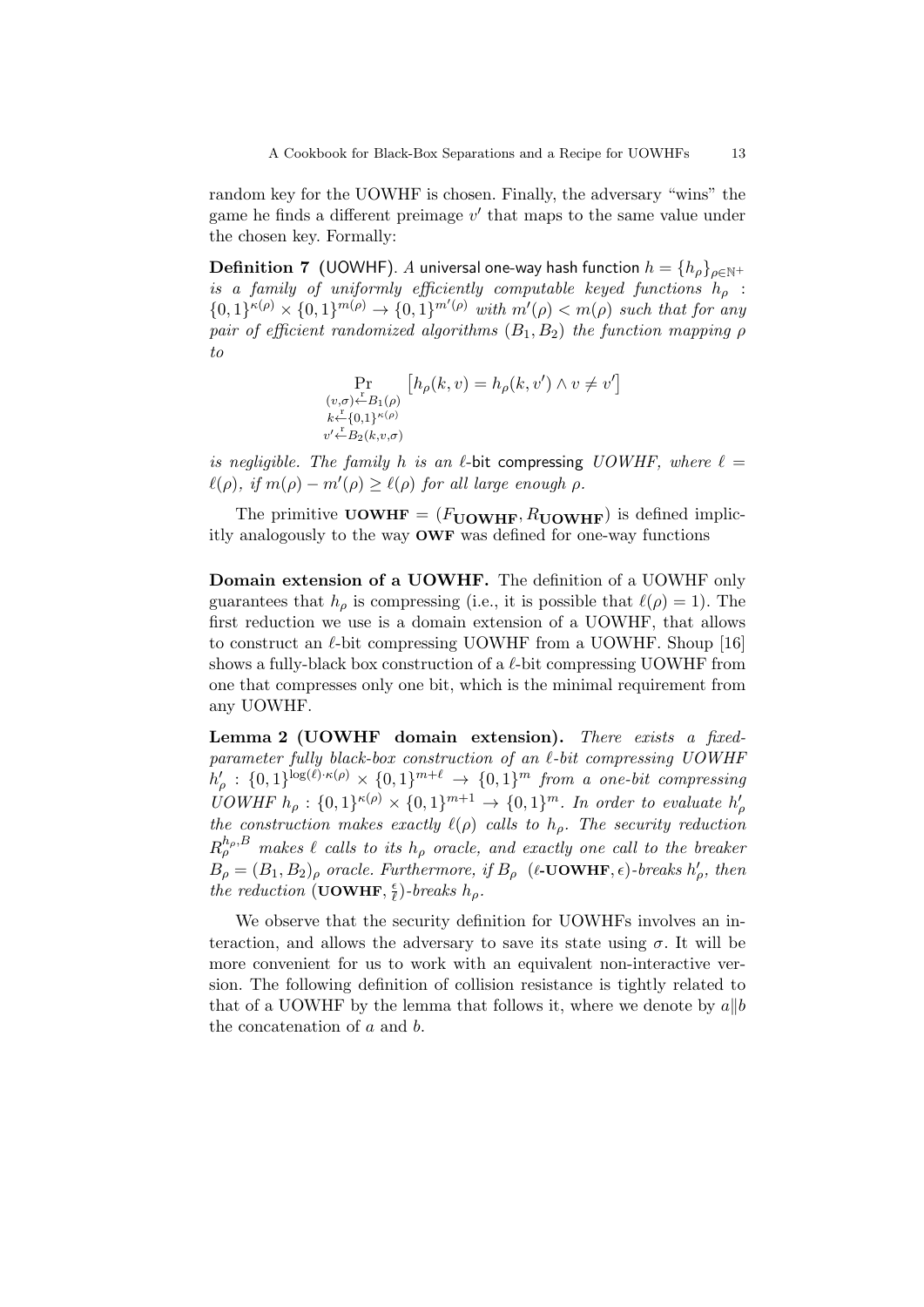Definition 8 (RP-CRHF). A random preimage collision resistance hash function is an efficiently uniformly computable family of functions  $h<sub>o</sub>$ :  ${0,1}^{m(\rho)} \rightarrow {0,1}^{m'(\rho)}$  with  $m'(\rho) < m(\rho)$ , such that for every efficient randomized machine B the function mapping  $\rho$  to

> Pr  $v \leftarrow^{r} \{0,1\}^{m(\rho)}$  $v' \stackrel{\text{r}}{\leftarrow} B(\rho, v)$  $[h_{\rho}(v) = h_{\rho}(v') \wedge v \neq v']$  is negligible.

The family h is an  $\ell$ -bit compressing RP-CRHF, where  $\ell = \ell(\rho)$ , if additionally it holds that  $m(\rho) - m'(\rho) \ge \ell(\rho)$  for all large enough  $\rho$ .

The primitives **RP-CRHF** and  $\log^2(\rho)$ -**RP-CRHF** are defined analogously.

Lemma 3 (UOWHF to RP-CRHF, folklore). Let  $h = \{h_\rho\}_{\rho \in \mathbb{N}^+}$  be a UOWHF. Then the family  $h'_\rho : \{0,1\}^{\kappa(\rho)+m(\rho)} \to \{0,1\}^{\kappa(\rho)+m'(\rho)}$  given by  $h'_{\rho}(k||v) \stackrel{\text{def}}{=} (k||h_{\rho}(k,v))$  is an RP-CRHF.

Pseudo-injective Functions. Our last reduction establishes that padding the output of a  $\log^2(\rho)$ -RP-CRHF yields a primitive that is both a one-way function, and behaves like an injective function. A pseudo-injective function is an efficiently uniformly computable family  $g = \{g_{\rho}\}_{{\rho}\in{\mathbb{N}}}$  of length preserving functions  $g_{\rho}: \{0,1\}^{m(\rho)} \to \{0,1\}^{m(\rho)}$ such that for a uniformly chosen input  $v \in \{0,1\}^{m(\rho)}$  it is impossible to find another input  $v' \neq v$  such that both map to the same value under  $q<sub>o</sub>$ . We stress that pseudo-injective functions exists unconditionally: Any permutation is a pseudo-injective function. Formally:

**Definition 9 (Pseudo-Injectivity).** A pseudo-injective function  $q =$  ${g_{\rho}}_{\rho \in \mathbb{N}^+}$  is a uniformly efficiently computable family of functions  $g_{\rho}$ :  ${0,1}^{m(\rho)} \rightarrow {0,1}^{m(\rho)}$ , such that for all uniform efficient algorithms A the function mapping  $\rho$  to

$$
\Pr_{\substack{v \leftarrow \{0,1\}^{m(\rho)}} \{g_{\rho}(v') = g_{\rho}(v) \land v' \neq v\} \text{ is negligible.}}
$$

Similarly to before, the primitive  $PI = \langle F_{PI}, R_{PI} \rangle$  corresponds to a pseudo-injective function. Next, we consider the primitive OWF∧PI that corresponds to all functions which are both a one-way function and a pseudo-injective function. Formally, it holds that  $f \in F_{\text{OWF} \wedge \text{PI}}$  if and only if  $f \in F_{\text{OWF}}$  and  $f \in F_{\text{PI}}$ . For a breaker circuit C, a function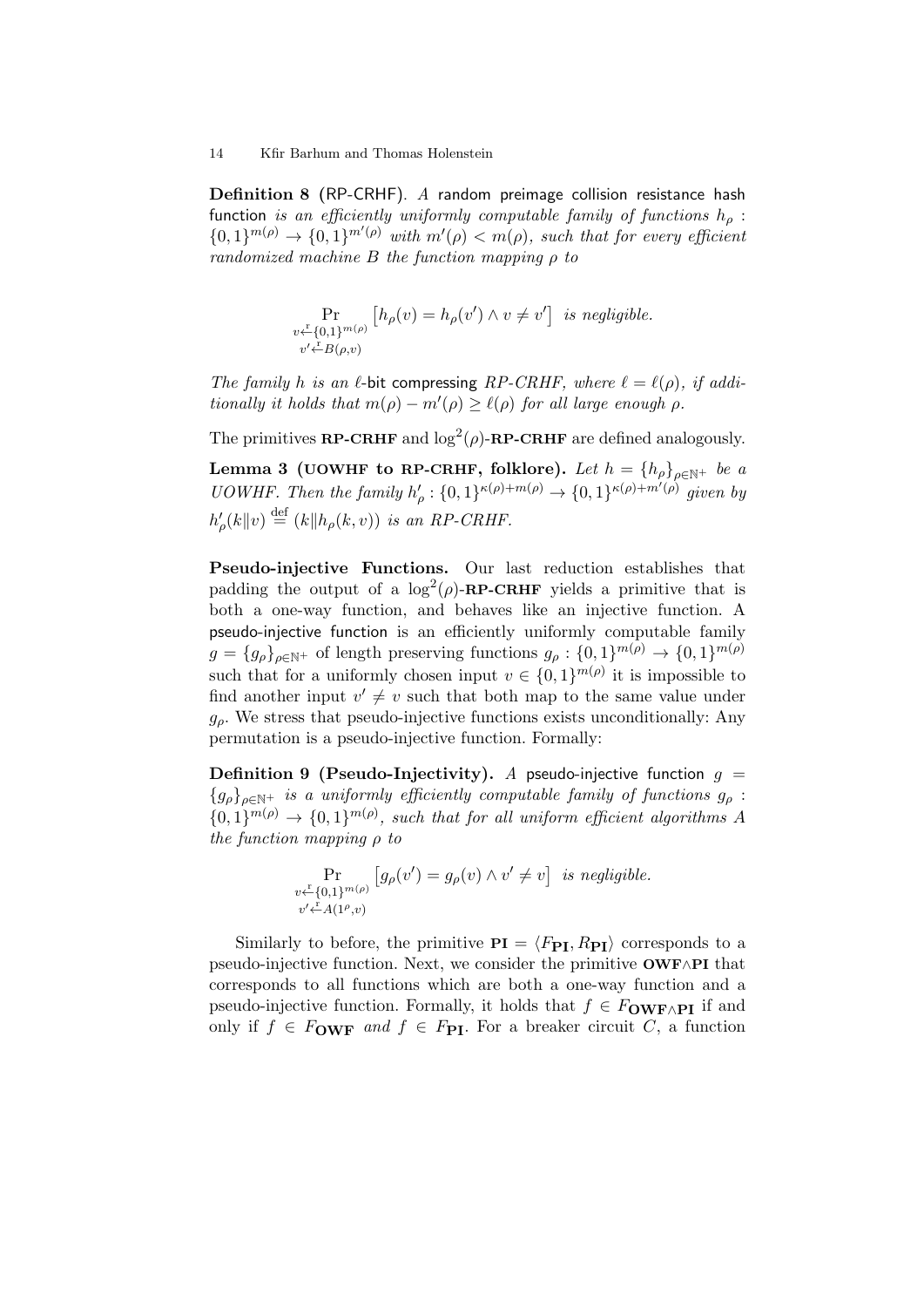$f_{\rho} \in f \in F_{\text{OWF}\wedge \text{PI}}$ , and a number  $\epsilon$  it holds that  $\langle f_{\rho}, C, \epsilon \rangle \in R_{\text{OWF}\wedge \text{PI}}$ if and only if  $\langle f_\rho, C, \epsilon \rangle \in R_{\rm OWF}$  or  $\langle f_\rho, C, \epsilon \rangle \in R_{\rm PI}$ . It turns out that padding any  $\log^2(n)$ -RP-CRHF to a length-preserving function, yields a function which is both a one-way function and a pseudo-injective function.

Lemma 4 (log<sup>2</sup>(ρ)-RP-CRHF to OWF∧PI). Let  $h = {h_{\rho}}_{\rho \in \mathbb{N}^+}$  be an RP-CRHF that compresses  $\ell(\rho) \stackrel{\text{def}}{=} m(\rho) - m'(\rho)$  bits, where  $\ell(\rho) \geq$  $\log^2(\rho)$ . Then the family  $\{h'_{\rho}\}_{\rho \in \mathbb{N}^+}$ , where  $h'_{\rho}(v) \stackrel{\text{def}}{=} h_{\rho}(v) \| 0^{\ell(\rho)}$ , is a oneway function and a pseudo-injective function.

Due to limitations of space the proof is omitted. The composition of the constructions depicted in Lemmas 2, 3 and 4 establishes a fixedparameter fully black-box construction of an  $h' \in F_{\text{OWF} \wedge \text{PI}}$  from any  $h \in F_{\text{UOWHF}}$  that makes  $\log^2(\rho)$  calls to the underlying UOWHF. The security reduction makes  $\log^2(\rho)$  calls (to both its oracles) in order to break the security of the underlying UOWHF, and if B (OWF∧PI,  $\frac{1}{n}$ )  $(\frac{1}{p})$ breaks the constructed h for some polynomial  $p$  and breaker  $B$ , then the reduction (UOWHF,  $\frac{1}{n'}$  $\frac{1}{p'}$ )-breaks h, where p' is a different polynomial such that  $p'(\rho) > 4 \cdot p(\rho) \cdot \log^2(\rho)$ . Thus we obtain:

Corollary 1. Suppose that  $(G, R)$  is an s'-weak fixed-parameter fully black-box construction of UOWHF from OWF that makes at most  $r' =$  $r'(\rho)$  queries to **OWF**. Then there exists an s-weak fixed-parameter fully black-box construction of **OWF**∧PI from **OWF** that makes  $r'(\rho) \cdot \log^2(\rho)$ calls to the underlying one-way function, where  $s(\rho) \stackrel{\text{def}}{=} s'(\rho) \cdot \log^2(\rho)$ .

Therefore, in order to show that there is no  $s'$ -weak fixed-parameter fully black-box construction of **UOWHF** from **OWF**, where the construction makes  $r'$  calls to the one-way functions, it is sufficient to show that there is no s-weak fixed-parameter fully black-box construction of **OWF**∧PI from **OWF** that makes r calls, where  $s(\rho) \stackrel{\text{def}}{=} s'(\rho) \cdot \log^2(\rho)$  and  $r(\rho) \stackrel{\text{def}}{=} r'(\rho) \cdot \log^2(\rho)$ . This is the goal of the next section.



Fig. 1. Fully Black-Box Constructions Diagram.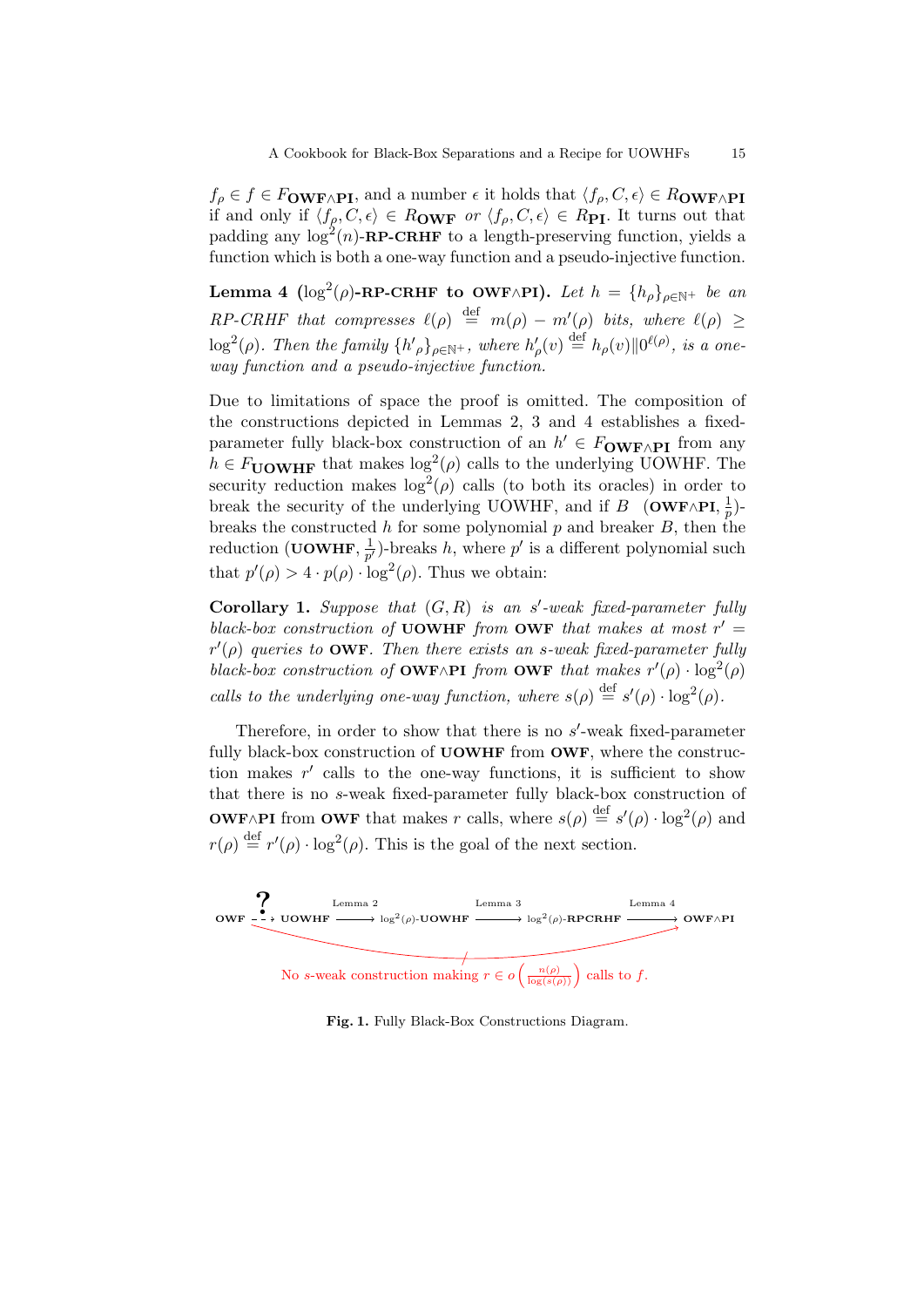# 4.2 A Lower Bound on the Number of Calls for an s-Weak Fixed-Parameter Fully Black-Box Construction of OWF∧PI from OWF

As explained, a lower bound on a construction of OWF∧PI from OWF yields a very good (up to a  $log<sup>2</sup>$ -factor) bound on the construction of UOWHF. Our proof utilizes the machinery from Section 3. Let us introduce some notation. For an  $(n, n)$ -oracle circuit  $g^{(?)} : \{0, 1\}^m \to \{0, 1\}^m$ , a function  $f: \{0,1\}^n \to \{0,1\}^n$  and a value  $v \in \{0,1\}^m$ , denote by  $X_g(f, v)$ and  $Y_a(f, v)$  the sets of queries and answers made to and received from f during the evaluation of  $g^{(f)}(v)$ , respectively.

For any potential construction  $(G, R)$  denote by  $r = r(\rho)$  the number of queries  $g<sub>o</sub>$  makes when instantiated for security parameter  $\rho$  with a one-way function  $f_{\rho}: \{0,1\}^{\rho} \to \{0,1\}^{\rho}$ , that is we set  $n(\rho) \stackrel{\text{def}}{=} n'(\rho) \stackrel{\text{def}}{=} \rho$ . Additionally, let  $s = s(\rho)$  be a super-polynomial security function smaller than  $2^{\frac{\rho}{10}}$ . I.e., for all polynomials p and all large enough  $\rho$  it holds that  $p(\rho) < s(\rho) < 2^{\frac{\rho}{10}}$ . We prove that if  $r(\rho) < \frac{n(\rho)}{2000 \log(s(\rho))}$  holds for all large enough  $\rho$ , then  $(G, R)$  is not an s-weak fixed-parameter fully black-box construction of OWF∧PI from OWF.

**Theorem 2.** For all super-polynomial security functions  $s = s(\rho) < 2^{\frac{\rho}{10}}$ and  $r = r(\rho)$  there is no s-weak fixed-parameter fully black-box construction of OWF∧PI from OWF such that  $g_{\rho}^{(?)}$  :  $\{0,1\}^{m(\rho)} \rightarrow \{0,1\}^{m(\rho)}$ makes at most  $r(\rho)$  calls to the underlying one-way function, where  $n(\rho) \stackrel{\text{def}}{=} n'(\rho) \stackrel{\text{def}}{=} \rho \text{ and } g_{\rho}^{(?)} \stackrel{\text{def}}{=} G(1^{\rho}, n, n'), \text{ and } r(\rho) \leq \frac{n(\rho)}{2000 \cdot \log(s(\rho))} \text{ holds}$ for all large enough  $\rho$ .

*Proof.* Without loss of generality, we assume that the construction  $g$ makes exactly  $r(\rho) \stackrel{\text{def}}{=} \frac{n(\rho)}{2000 \log(s(\rho))}$  different queries. Whenever this is not the case, it is always possible to amend  $G$  so that it behaves exactly as before, but on input  $(1^{\rho}, n, n')$  it outputs an  $(n, n')$ -oracle circuit with  $r(\rho)$  oracle gates, and additionally, all queries are different.

Let s and r be a pair of security functions such that s is superpolynomial, that is, for every polynomial  $p$  and large enough  $\rho$  it holds that  $s(\rho) > p(\rho)$ , and that  $r(\rho) = \frac{n(\rho)}{2000 \log(s(\rho))}$  holds for all sufficiently large  $\rho$ .

We now explain how to construct the oracle  $\mathcal{O} = {\{\mathcal{O}_{\rho}\}}_{\rho \in \mathbb{N}^+}$  and the collection of sets of functions  $\mathcal{F} = {\{\mathcal{F}_{\rho}\}}_{\rho \in \mathbb{N}^+}$ . For each security paramter  $\rho$  we define the oracle  $\mathcal{O}_{\rho}$  and the set  $\mathcal{F}_{\rho}$  independently of the oracles and function sets chosen for other security parameters. It will always hold that  $\mathcal{F}_{\rho} \subset \{0,1\}^n \to \{0,1\}^n$ , and so the constructed  $\mathcal F$  is contained in  $F_{\text{OWF}}$ .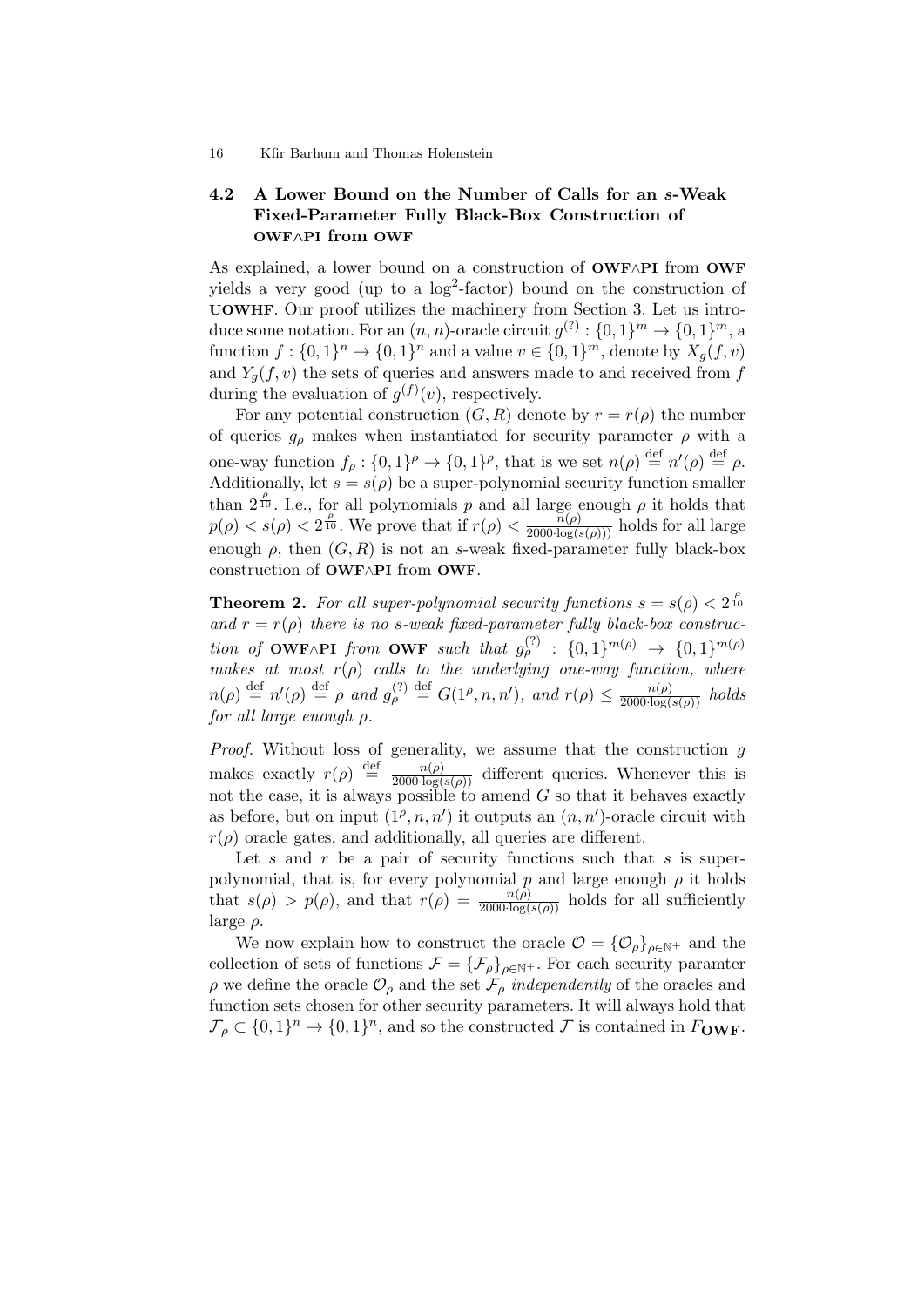Therefore, from now on we omit the security parameter in our notation, but formally all our parameters depend on the security parameter  $ρ$ . In particular,  $g<sup>(?)</sup>$  is the construction that the uniform construction algorithm G outputs for security parameter  $\rho = n = n'$  with a function  $f_{\rho} : \{0,1\}^{\rho} \to \{0,1\}^{\rho}.$ 

Analogously to [9], for every security parameter we break either the one-wayness property of the constructed function, or its pseudoinjectivity. For the oracle circuit  $g^{(2)}: \{0,1\}^m \rightarrow \{0,1\}^m$ , we check whether when g is evaluated with a random permutation  $f \leftarrow \mathcal{P}_n$  and a random input  $v \leftarrow \{0,1\}^m$ , the output  $g^f(v)$  is significantly correlated with any subset of the set of oracle answers returned by  $f$  on the calls made to it during the evaluation of  $g^f(v)$  (recall that these are denoted by  $Y_q(f, v)$ ). To this end, we bring the procedure STA (for safe to answer), which returns true if and only if there is no such correlation:

**Procedure** STA $(w, Q)$  (on  $w \in \{0, 1\}^m$  and  $Q \subset \{0, 1\}^n$  of size r) . for all  $B \subseteq Q$  do . if  $Pr_{f' \stackrel{\Gamma}{\leftarrow} P_n, v' \stackrel{\Gamma}{\leftarrow} \{0,1\}^m} \left[g^{(f')}(v') = w \, \middle| \, B \subseteq Y_g(f', v')\right] \geq 2^{-m+\frac{n}{30}}$ . return false return true

We set  $p(q)$ , the probability that for a random permutation f and a random input v, the output  $g^f(v)$  is correlated with some subset of the answers  $Y_q(f, v)$ . Define

$$
p(g) \stackrel{\text{def}}{=} \Pr_{f \leftarrow \mathcal{P}_n, v \leftarrow \{0, 1\}^m} \left[ \text{STA}(g^{(f)}(v), Y_g(f, v)) \right] . \tag{1}
$$

We stress that both the output of STA (for any value  $y$  and a set  $Q$ ), and the value  $p(q)$  do not depend on any specific permutation, but rather on a combinatorial property of the construction as a whole, which averages over all permutations.

As explained, we set the oracle  $\mathcal O$  and the set  $\mathcal F$  based on the value  $p(g)$ . In case that  $p(g) > \frac{1}{2}$  we set the oracle  $\mathcal{O} \stackrel{\text{def}}{=}$  BreakOW<sub>g</sub>  $\stackrel{\text{def}}{=}$  ${\rm BreakOW}_{g,f}$ <sub>f∈{0,1}</sub><sup>n</sup> →{0,1}<sup>n</sup>, where we use the oracle BreakOW<sub>g</sub> from [9], which is described next. In [9] it is implicitly proved that there exists a set  $\mathcal{F} \subset \mathcal{P}_n$  of size  $|\mathcal{F}| > \frac{|\mathcal{P}_n|}{5}$  $\frac{\mathcal{P}_n|}{5}$ , such that BreakOW<sub>g,f</sub> (OWF,  $\frac{1}{4}$ )  $\frac{1}{4}$ )-breaks  $g^f$  for all  $f \in \mathcal{F}$ , and that BreakOW<sub>g</sub> is  $2^{\frac{n}{5}}$ -stable for  $\mathcal{F}$ , in which case condition (2) in Theorem 1 is satisfied.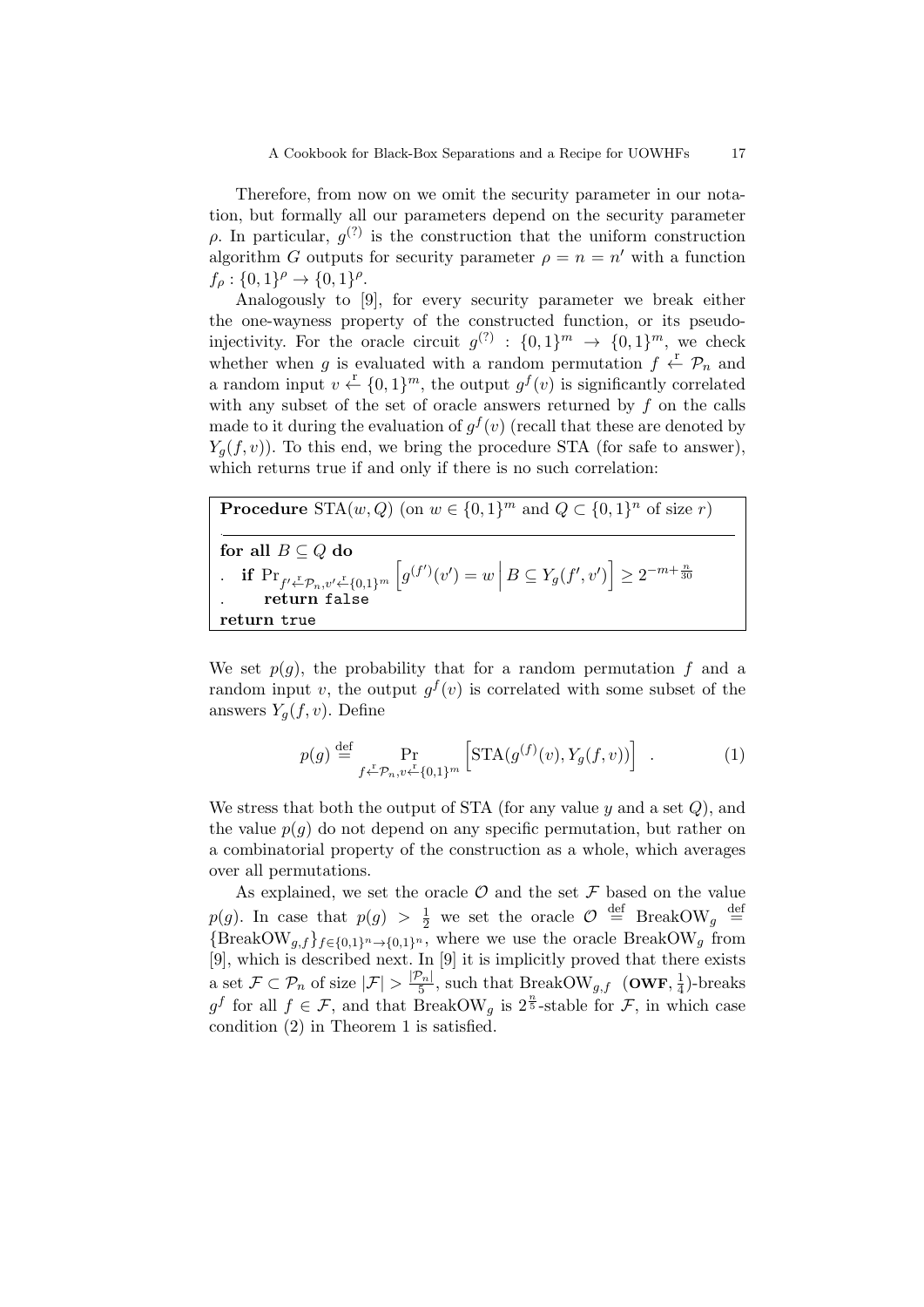Algorithm BreakOW<sub>g,f</sub>(w) (on input  $w \in \{0, 1\}^m$ ) . for all  $v \in \{0,1\}^m$  do . if  $g^{(f)}(v) = w$  then if  $STA(w, Y_q(f, v))$  then return  $v$ return ⊥

In the case  $p(g) \leq \frac{1}{2}$  we show that when f is chosen uniformly at random from a set of regular degenerate functions, it is often the case that the construction  $g^{(f)}$  is not injective, and therefore there exists an oracle which breaks the pseudo-injectivity of  $g^{(f)}$ . The challenge is to find a breaker oracle that is  $t$ -stable. The next lemmas establish that the oracle BreakPI satisfies the required conditions in this case.

Formally, for a construction circuit g we define the oracle  $BreakPI<sub>g</sub>$  ${\text{BreakPI}_{q,f}}_{f\in\{0,1\}^n\to\{0,1\}^n}$  that for a function f is given by:

Algorithm BreakPI<sub>g,f</sub>(v) (on input  $v \in \{0,1\}^m$ ) . for all  $v' \in \{0,1\}^m$  do . if  $g^{(f)}(v) = g^{(f)}(v')$  and  $v' \neq v$  then if  $Y_g(f, v) = Y_g(f, v')$  then . return  $v'$ return ⊥

Now, we fix  $i \stackrel{\text{def}}{=} \frac{n}{200 \cdot r} = 10 \cdot \log(s)$ . We show that for a  $\frac{1}{6}$ -fraction of the functions f in  $\mathcal{R}_{n,i}$  it holds that BreakPI<sub>g,f</sub> breaks the pseudo-injectivity of  $g^{(f)}$ .

**Lemma 5.** Let  $g: \{0,1\}^m \rightarrow \{0,1\}^m$  be an r-query oracle construction with  $p(g) \leq \frac{1}{2}$  $\frac{1}{2}$ . Then for a  $\frac{1}{6}$ -fraction of the functions in  $\mathcal{R}_{n,\frac{n}{200 \cdot r}}$  it holds that

$$
\Pr_{v \leftarrow \{0,1\}^m} \left[ \text{BreakPI}_{g,f}(v) \text{ outputs } v' \text{ s.t. } v \neq v' \land g^{(f)}(v) = g^{(f)}(v') \right] \ge \frac{1}{24}.
$$
\n(2)

The proof of the Lemma appears in [3]. We conclude from Lemma 5 that if  $p(g) \leq \frac{1}{2}$  $\frac{1}{2}$ , there exists a partition P of  $\{0,1\}^n$  to sets of size  $2^{n-i}$  and an image-set I of size  $2^i$ , such that (2) holds for at least a  $\frac{1}{6}$ -fraction of the functions  $f \in \mathcal{R}_{n,i}(P,I)$ . Set  $\mathcal{F} \subset \mathcal{R}_{n,i}(P,I)$  to be the set of all functions for which (2) holds. It follows that  $|\mathcal{F}| \geq \frac{1}{6} \cdot 2^i$ , as  $|\mathcal{R}_{n,i}(P,I)| = |\mathcal{P}_i|$ .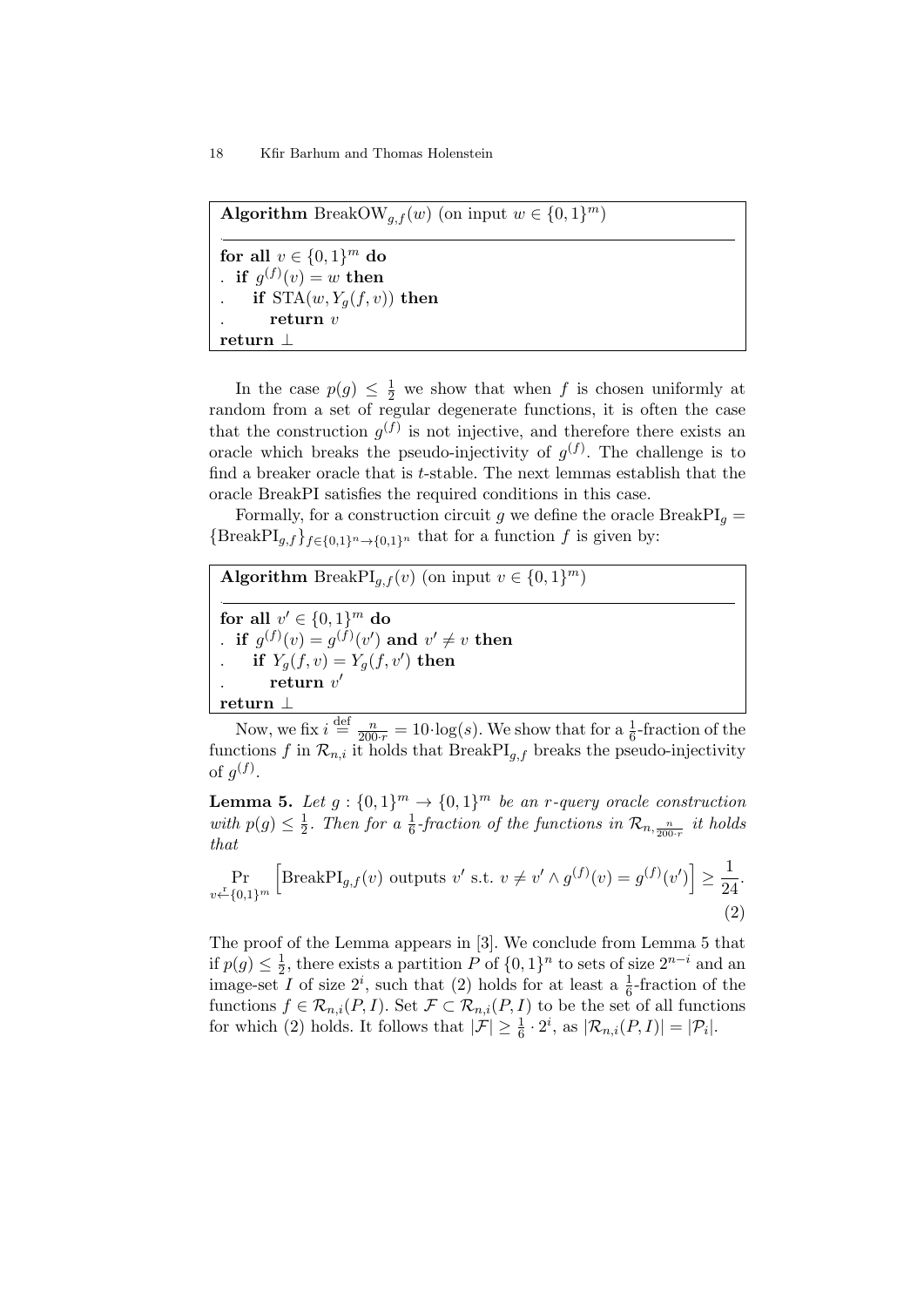We next show that for the class of functions  $\mathcal{R}_{n,i}(P, I)$  the oracle can be implemented such that it is stable.

**Lemma 6.** Let  $i \in \mathbb{N}^+$  and  $I \subset \{0,1\}^n$  of size  $2^i$  and P a partition of  $\{0,1\}^n$  to sets of size  $2^{n-i}$ . Then there exists an implementation of the oracle BreakPI<sub>q</sub> that is n-stable for  $\mathcal{R}_{n,i}(P,I)$ .

The proof of the Lemma appears in [3]. It is left to check (the simple calculation is omitted) that  $2^s \cdot d_i(s,n) < |\mathcal{F}|$ .

We have shown that the conditions of Theorem 1 hold, and therefore we conclude that there is no s-weak fixed-parameter fully black-box construction of  $\text{OWF} \wedge \text{PI}$  from  $\text{OWF}$ . The theorem is proved.  $\square$ 

# 4.3 Deriving the Lower Bound

We are now ready to derive our lower bound for constructions of a universal one-way hash function from a one-way function:

**Corollary 2.** Let s' be a security function such that  $s(n) \stackrel{\text{def}}{=} s'(n) \cdot \log^2(n)$ is a super-polynomial security function for which  $s(n) < 2^{\frac{n}{10}}$  holds. Then there is no s-weak fixed-parameter fully black-box construction of **UOWHF** from **OWF**, where the construction makes at most  $r'(n)$  =  $\frac{n}{2000 \cdot \log(s(n)) \cdot \log^2(n)}$  calls to a one-way function  $f = \{f_n : \{0,1\}^n \to \emptyset\}$  ${0,1}^{\tilde{n}}_{n\in\mathbb{N}^+}.$ 

*Proof.* We apply Corollary 1 with Theorem 2.

$$
\Box
$$

Corollary 3. There is no fixed-parameter fully black-box construction of **UOWHF** from **OWF**, where the construction makes at most  $r = r(n)$  calls to a OWF  $f = \{f_n : \{0,1\}^n \to \{0,1\}^n\}_{n \in \mathbb{N}^+}$ , where  $r \in o\left(\frac{n}{\log^3(n)}\right)$ .

*Proof.* Let  $r \in o\left(\frac{n}{\log^3(n)}\right)$  . Then there exists a super-constant function  $\alpha = \alpha(n)$ , such that the function  $r'(n)$  given by  $r'(n) \stackrel{\text{def}}{=} r(n) \cdot \alpha(n)$  is still in  $o\left(\frac{n}{\log^3(n)}\right)$  . The bound follows immediately from Corollary 2 applied with  $s(n) \stackrel{\text{def}}{=} 2^{\alpha(n) \cdot \log(n)}$ . The contract of the contract of  $\Box$ 

Acknowledgments. We thank the anonymous reviewers for their helpful comments.